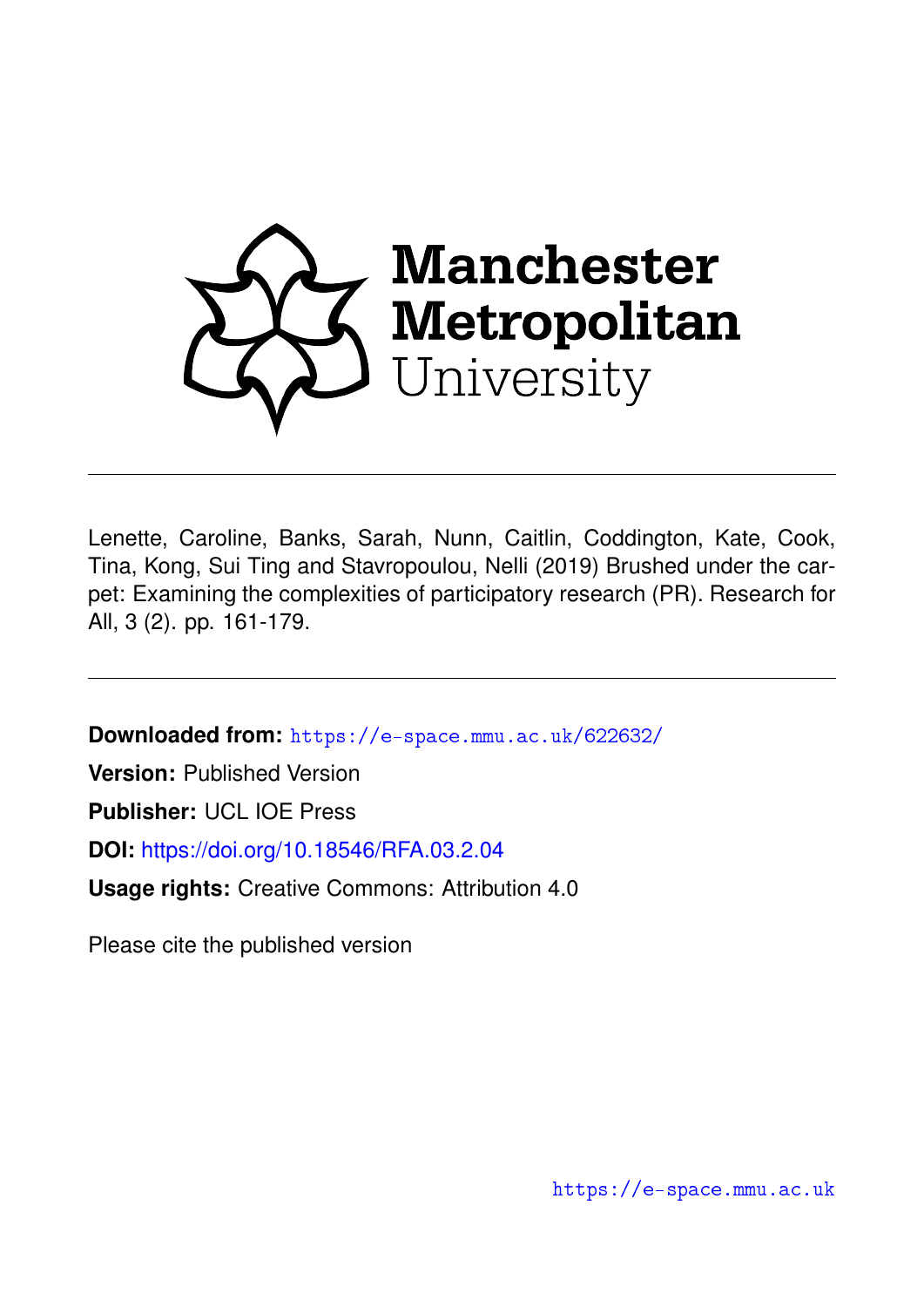# *Brushed under the carpet***: Examining the complexities of participatory research (PR)**

Caroline Lenette, Sarah Banks, Caitlin Nunn, Kate Coddington, Tina Cook, Sui Ting Kong, Nelli Stavropoulou

#### **Abstract**

Participatory research (PR) is sometimes difficult and risky, but there is a paucity of opportunities—and some reluctance—to reflect on its challenging aspects. In this article, we present subjective accounts of our everyday experiences of conducting PR as women researchers. We focus on four themes from our combined research experiences to explore some of the frustrations we encounter in PR. We argue that it is crucial to identify, reflect upon and address such aspects in academic outputs to broaden debates and scholarly discussions. We offer these reflections, and related strategies, as a contribution to critical debates on PR practice.

# **Keywords**

Gendered fieldwork; co-research; reflexivity; negotiating roles; practice frameworks; power differentials.

# **Key learning points**

- There are challenging aspects to participatory research (PR) that are seldom addressed in academic publications, making it difficult to reflect on and learn from risky and difficult research experiences.
- This paper synthesises a number of field-related issues from subjective perspectives to contribute to critical discussions on PR practice and support new and established researchers.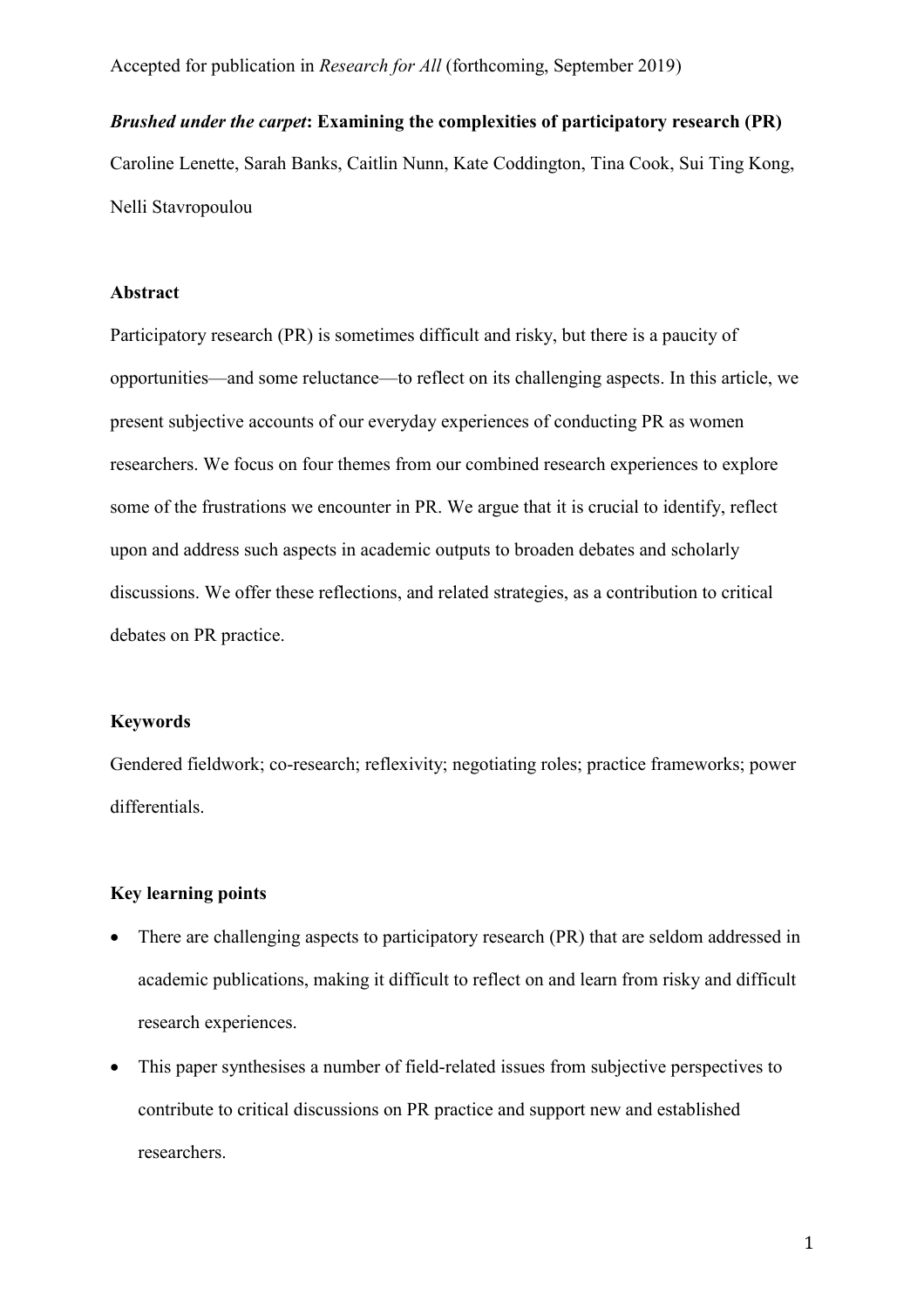We share our subjective experiences on the risky and difficult aspects of PR as a provocation to others across disciplines and geographical locations to similarly share their challenges and strategies.

#### **Introduction**

Participatory Research (PR) is a process whereby people with lived experiences of the topic of study are co-creators of knowledge (Abma et al., 2019; Cook, Boote, Buckley, Vougioukalou and Wright, 2017; Lenette, 2017; Nunn, 2017). It involves people with direct experiences of, or interest in, the topic of study in all or some aspects of the research process including research design, data collection, analysing findings, and reporting and dissemination. PR begins from a social, ethical and moral commitment not to treat people as objects of research but rather, to recognise and value the differing and diverse experiences and knowledge of all those involved (see for instance, Southby, 2017). We subscribe to the view that irrespective of discipline, PR can be used to challenge one or several socio-political inequities (Mayan and Daum, 2016). This article emerges from collaborative discussions among a group of women researchers on the lack of opportunities to reflect on the gendered, and sometimes risky, aspects of PR. As a group of researchers who use PR approaches, we find that we are often reluctant to openly discuss difficulties associated with PR for fear of discrediting the approach. In other words, discussing the challenges presented by PR can be perceived to create suspicion about the quality of knowledge produced. While PR is a useful and sometimes empowering approach, we know that not all experiences or elements of PR are positive. As Foster (2016: 68) comments, in practice, implementing PR models takes "a great deal of time and energy to work through, and extensive emotional labour in terms of forging and maintaining meaningful relationships. This is not always recognised in research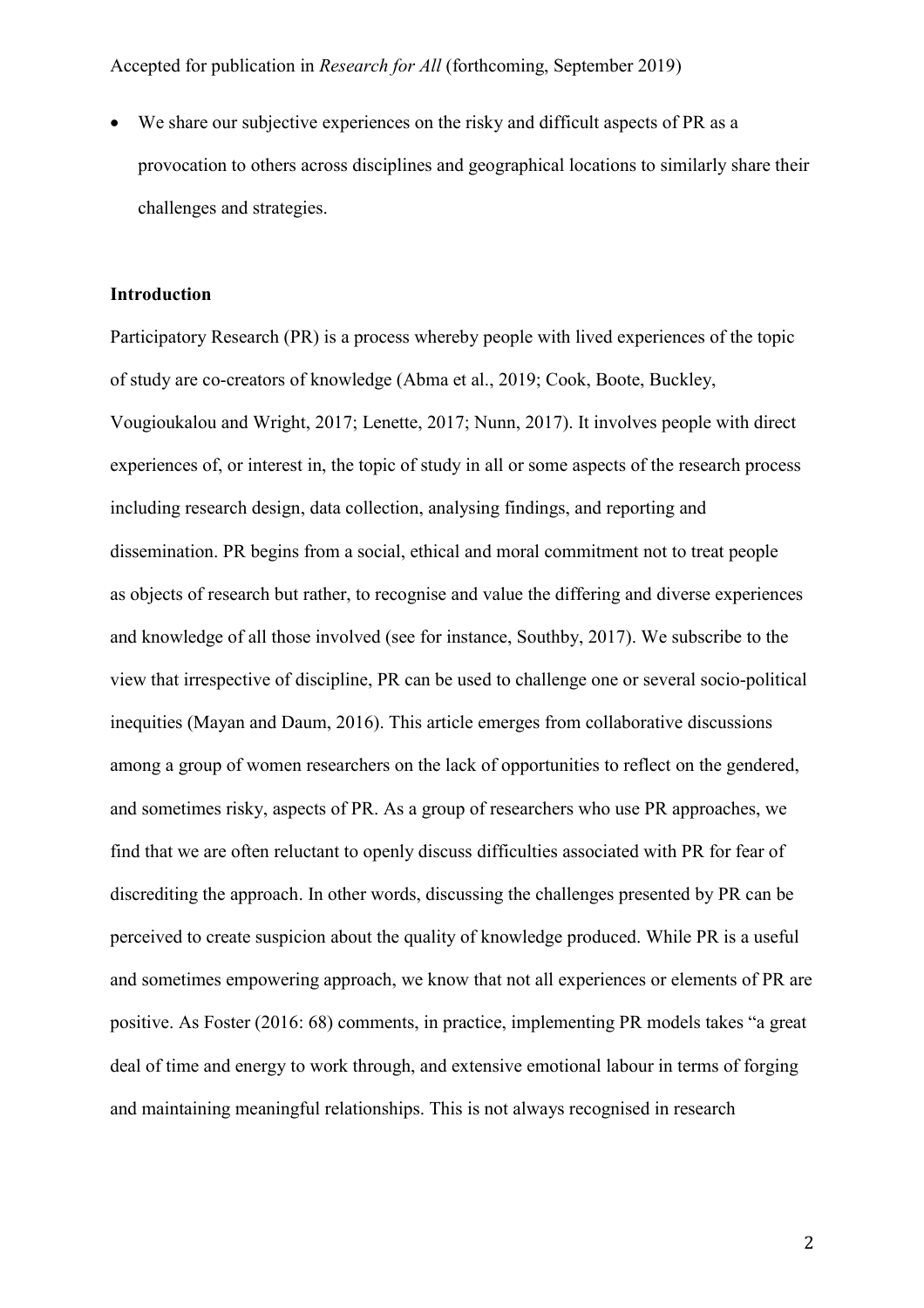accounts". As such, this important topic warrants a reflexive writing process that attends to PR's more demanding aspects from women academic researchers' perspectives.

In this article, we explore PR collaborations between university-based researchers like us, and non-academic community-based researchers to 'co-create' knowledge. While there are clear benefits to PR such as the creation of a meaningful research space where genuine collaborative research is possible (Lenette, Brough and Cox, 2013; Nunn, 2017), and despite our best efforts to ensure that risks are minimised in the field, unforeseen events can lead to increased risks or ethical dilemmas both for community-based and academic researchers.

The relative paucity of discussions of sensitive topics linked to the methodology can inhibit debate about key challenges in PR. In this paper, we critically reflect on incidents, anxieties, decisions, and dilemmas that most of us either intentionally repressed or *had not dared to mention in our publications* until we came together as a group to share our experiences. These issues are not new per se (see, for instance, Banks et al., 2013; Durham Community Research Team, 2011; Southby, 2017) but the limited literature and reflexive discussions on these difficult topics suggests that we might productively contribute genderspecific perspectives on such issues. As we collectively reflected on our research experiences, it was impossible to ignore the gendered aspect of these issues. As women researchers, we are called upon, or expected, to conduct 'emotional labour', and so from our perspective, PR has a distinct gendered dimension.

We draw on our combined research knowledge to discuss institutional, intellectual and relational risks openly, using our subjective experiences of PR to highlight aspects that are usually 'brushed under the carpet'—perhaps as a result of institutional pressures or selfcensorship—and seldom addressed in academic publications (including our own). Having a space to candidly reflect on these difficult elements is an exercise in reflexivity, which is integral to ethical research practice (Guillemin and Gillam, 2004), and particularly relevant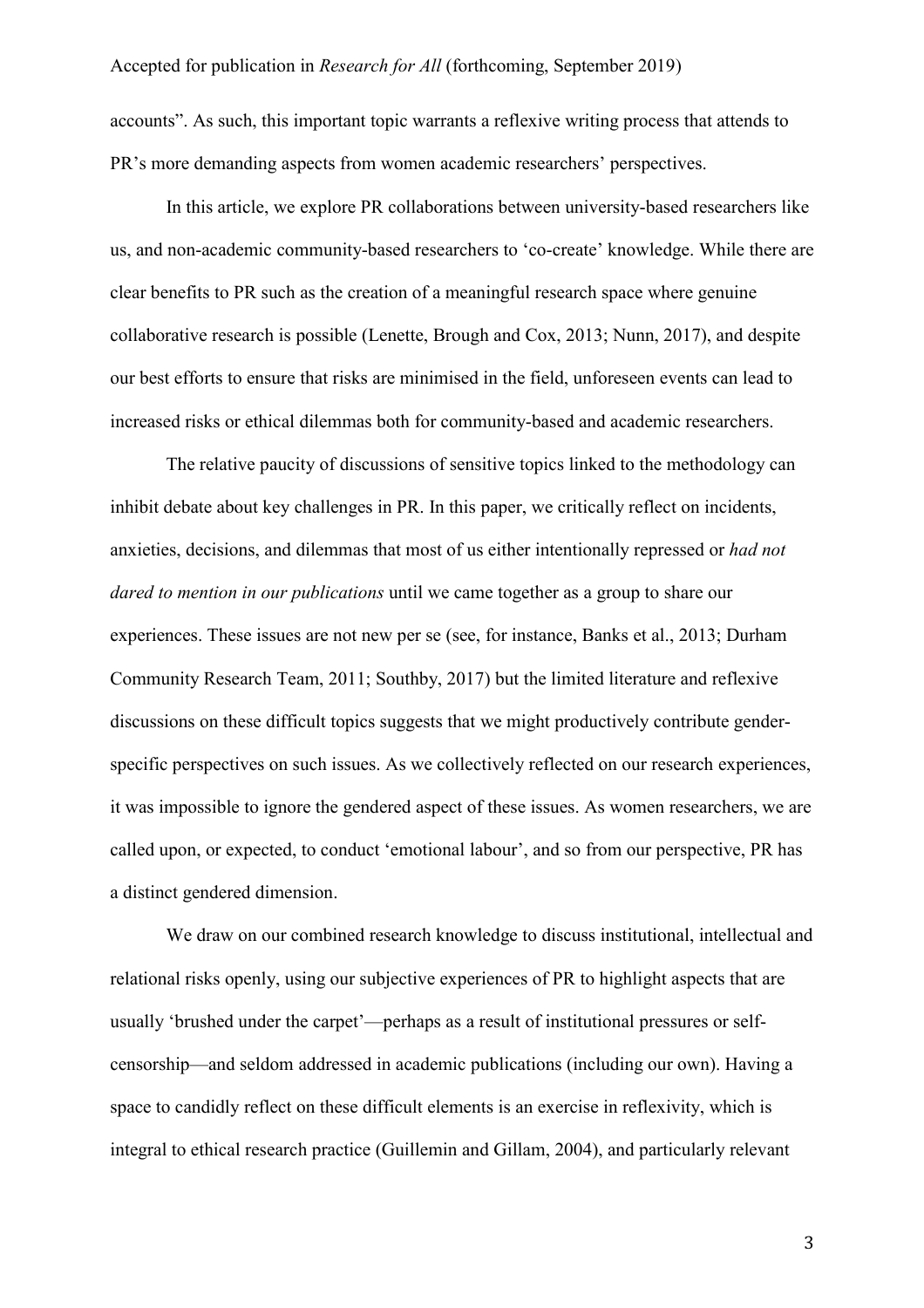for proponents of PR. The purpose of this paper is not to discourage the use of PR—in fact, our discussions have reinforced our commitment to such approaches and affirmed the benefits for knowledge production and social justice when projects are conducted in ethical, respectful, and mutually beneficial ways. Rather, we want to acknowledge the "joys and risks of balancing together on a trampoline" (Rumbold, 2004: 10), which is what some PR collaborations feel like. We echo Wright et al.'s (2012: 44) observation that "the realities of our work together [i.e. collaborative work] are much more complex; sometimes they are fragile or confusing, and often they involve unexpected turns". We seek to present subjective accounts of our everyday, real-life PR work that focus specifically on the particularities of conducting PR, that builds on reflective work on this approach. We hope to broaden critical discussions on PR approaches and to support new and established PR practitioners.

### *Approach*

In November 2017, we met as a group of women researchers from diverse disciplines and settings in Durham in North East England to discuss some of the complex experiences, difficulties and risks we had experienced in PR. Our commonalities were that we all use PR in our core research practice focused on social justice issues. We used a participatory process in our discussions and collaborative writing. Caroline documented our reflections and responses to examples from practice each of us provided into four non-prescriptive categories (the themes discussed here) to guide the writing phase. To ensure that our diverse and subjective experiences transpired in our collaborative writing, we were committed to avoid homogenising our many voices, as reflected in our different writing styles when describing the themes. The brief was to focus on difficulties encountered rather than recount our research projects in detail, but we refer to contextual specificities wherever possible.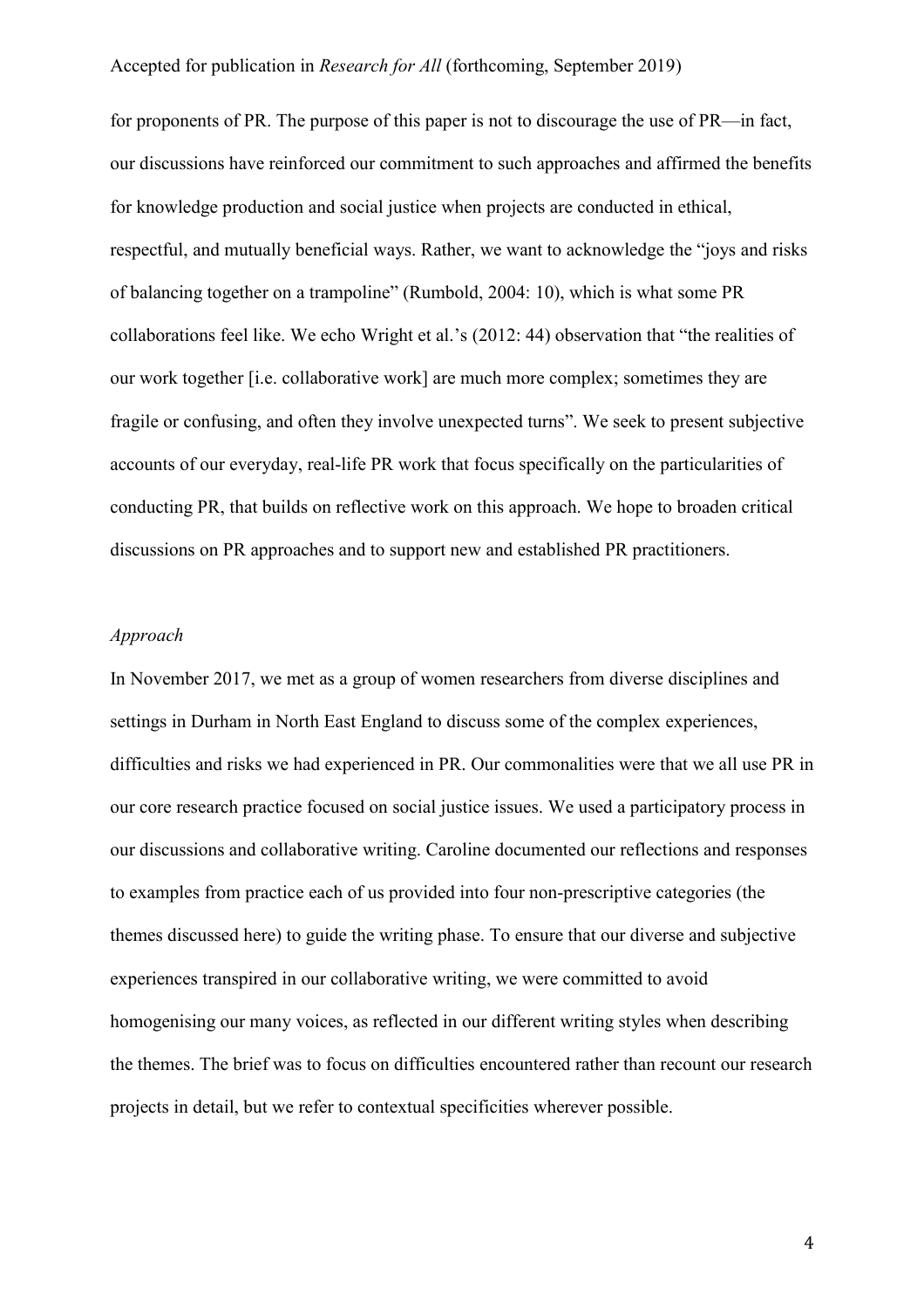We comprise a mix of early, mid- and late-career academic researcher-practitioners. We all undertake PR in one (or more) of three locations, namely Australia, the UK, and Hong Kong. Because we are at different career stages, some of us have already published on this topic, while for others, this is the first opportunity to critically reflect on the PR process. We acknowledge the importance of our individuality and sociocultural frames of reference in discussing and writing about these issues, particularly from our positions as women researchers from diverse ethnic and language backgrounds.

We also have diverse understandings of what PR means and different PR practices. Yet, we identified common experiences, irrespective of discipline, career stage, background, and geographical location. We acknowledge that the term 'participatory research' is used in many different ways and has many strands and histories (see Abma et al., 2019). The extent to which community-based researchers co-create all elements of the research design, process and outcomes also varies, with some projects initiated as community-university partnerships, while others may be initiated by academics and have elements of participatory methods. We also acknowledge the complex and problematic notion of 'community' (see Weston and Lenette, 2016). A distinction is often made between PR as a holistic approach based within a participatory paradigm, and the use of participatory methods (such as photovoice or participatory mapping) in more traditional research projects (see Banks and Brydon-Miller, 2019: 17). Often, the use of participatory methods may lead to a piece of research or a research partnership becoming more participatory in other respects.

We present a discussion of four themes representing key difficulties and risks we encounter in PR: (1) PR as a gendered field; (2) navigating the 'grey' zone; (3) complex relationships among co-researchers; and (4) negotiating frameworks for practice. We then turn to the literature on two broader research issues, namely the exclusion of content on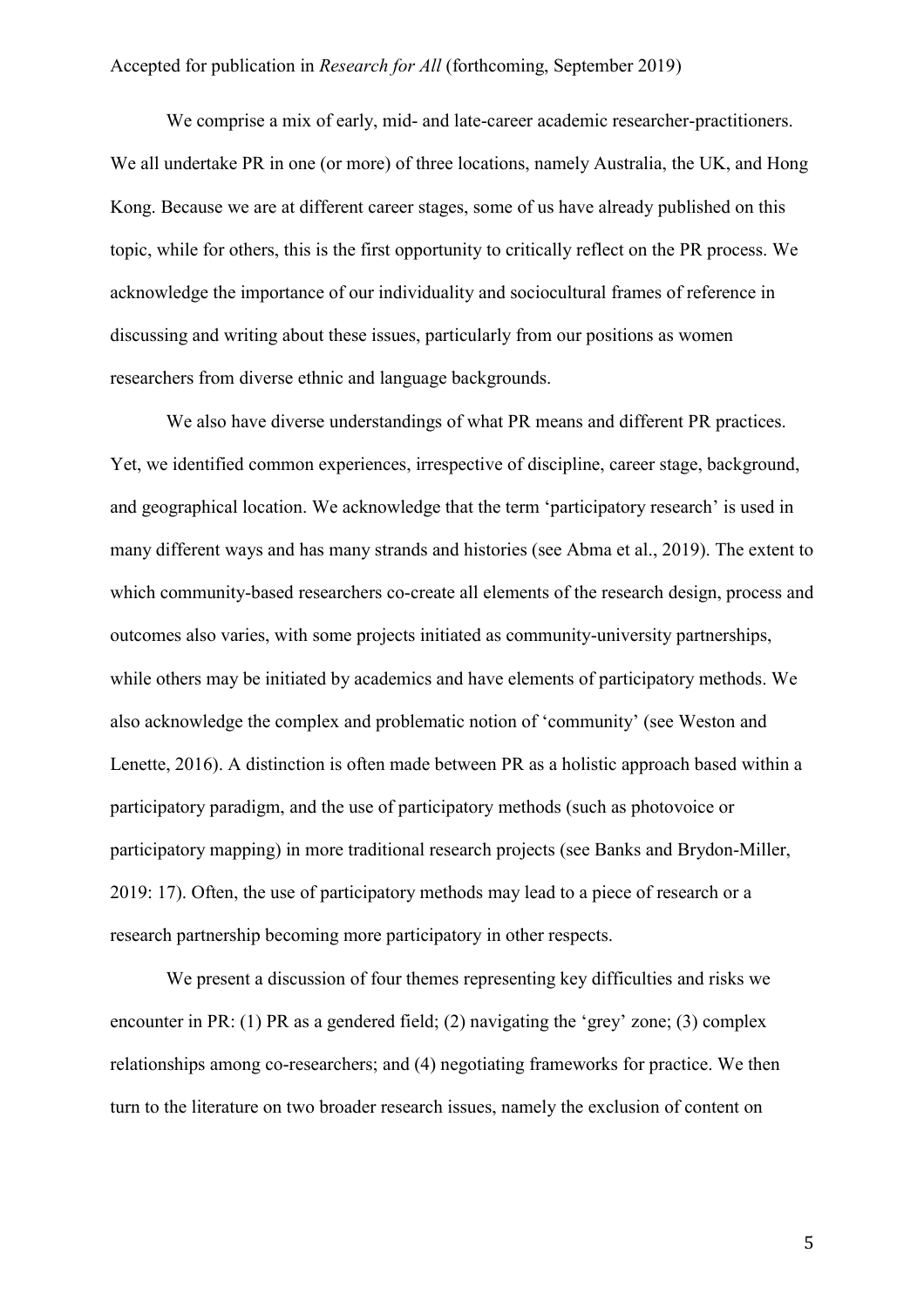complex research *processes* in academic publications*,* and navigating the intricacies of power differentials, to position our reflections in relation to current debates.

#### **Theme 1: PR as a gendered field**

Our reflections on PR as a research methodology and our past experiences prompted the observation that a high proportion of researchers who undertake PR are women. PR is often seen to require more work (see Pain, 2004), is more emotionally taxing (Alexandra, 2017), and can at times involve more risky situations (i.e. with potential to compromise researchers' wellbeing) than non-participatory methods (Dickens and Butcher, 2016), so why are PR researchers disproportionately women? We are not alone in pondering on this state of affairs; Pain (2004: 659) for instance, concludes: "That the practice of PR is gendered is at the heart of this [marginalisation of PR approaches]; women and feminist geographers predominate".

PR as a sensitive and appropriate tool to uncover gendered perspectives in collaboration with community-based researchers is discussed at length in the literature (Lenette, 2017; McIntyre, 2003), but implications surrounding the impact of the gender of researchers themselves is less well documented. From personal observations and anecdotal evidence, we came to the realisation that the fields in which PR tends to dominate (such as cultural geography, education, disability, social movements, and migration studies) are themselves gendered. Furthermore, community-based researchers who tend to gravitate towards PR methods are also disproportionately women. As Fields (2016: 32) notes, the "embodied experiences" of race, gender, sexuality, and class mark the research process at every stage, especially in PR where the construction of meaningful relationships is at the heart of projects", and so this lack of consideration of the gendered nature of the field is striking. Relatedly, Caretta and Riaño (2016: 260) noted that in PR, the "'co' of co-production, codetermination, and collaboration can engender friction and strain".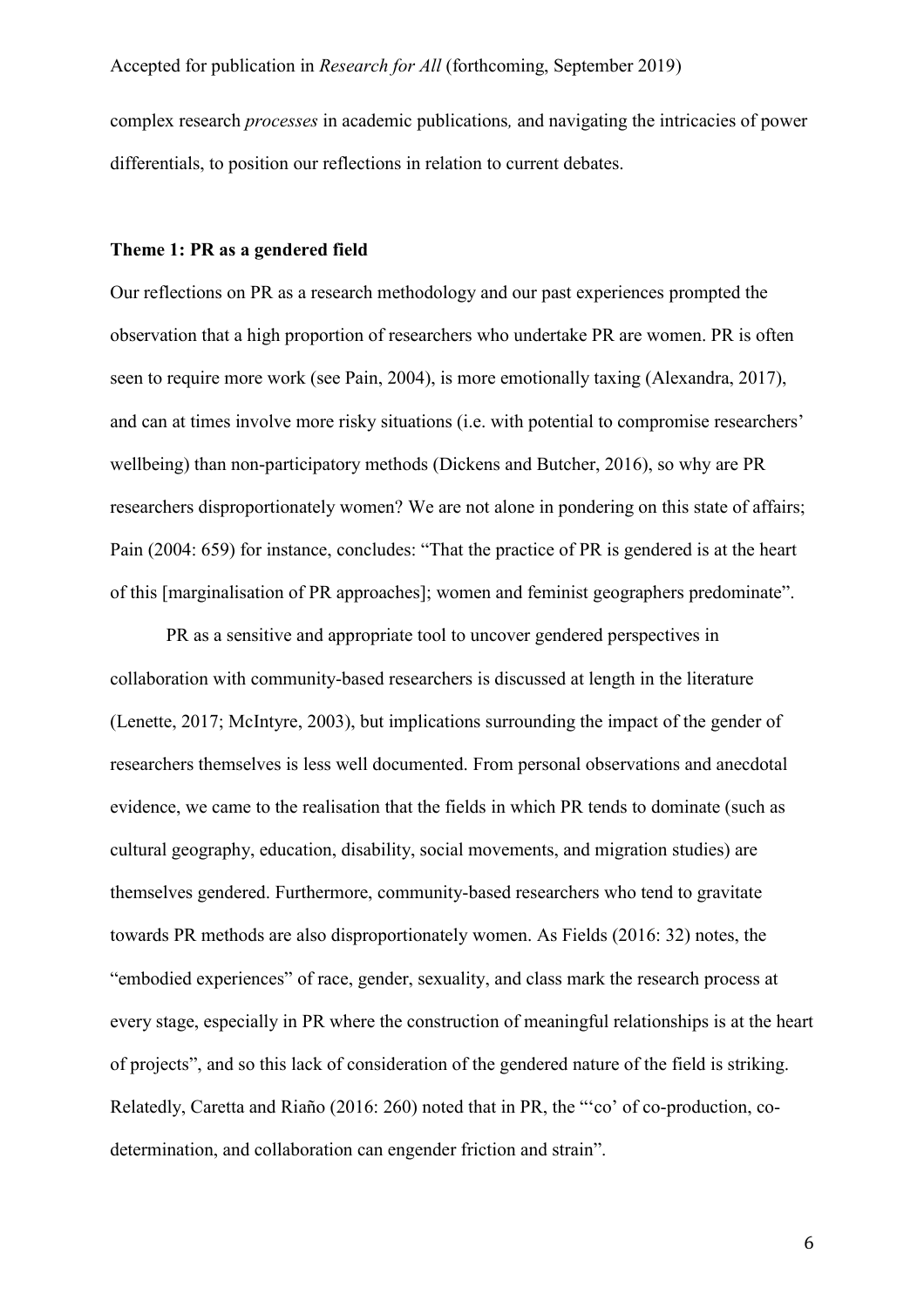Women researchers (both academic and community-based) in PR projects face challenges related to gender and sexuality. Several of us reflected that research relationships featured complex and nuanced interactions where we tried to balance friendships, research, and collaboration amidst gendered and sexualised interactions. For instance, one co-author reflected on her decision to accompany a community-based researcher, a young male asylum seeker, on an excursion late at night: what expectations might he bring to the situation? While all of us take seriously the discomfort and potential danger in terms of physical safety of such situations (particularly as lone women academic researchers), these tense moments can also become important empirical vantage points to gather evidence from experiences for further reflection on our approach. But it can be difficult to consider the implications of expressing that discomfort candidly to community-based researchers without feeling that the research relationship might be jeopardised. This raises very different issues in comparison with traditional qualitative researchers' relationships with their research 'informants', with whom they might expect to have a more protective role.

Thus, the gendered nature of PR not only creates new avenues for risk and reflection, but also orientates the outcomes of research in particular ways. Researchers have noted the alignment between PR and feminist research goals prioritising care, empowerment, and social justice (Maguire, 2001) even as participatory researchers themselves do not always articulate such connections directly (Gatenby and Humphries, 2000). Yet, the *reparative impulse* guiding much PR is itself gendered, often emerging from personal relationships forged between academic and community-based researchers. For example, this reparative impulse underscored Alexandra's (2017: 340) reflections in her field notes on a particular incident in the context of a media production project with community-based researchers who were newly arrived people seeking asylum in Ireland: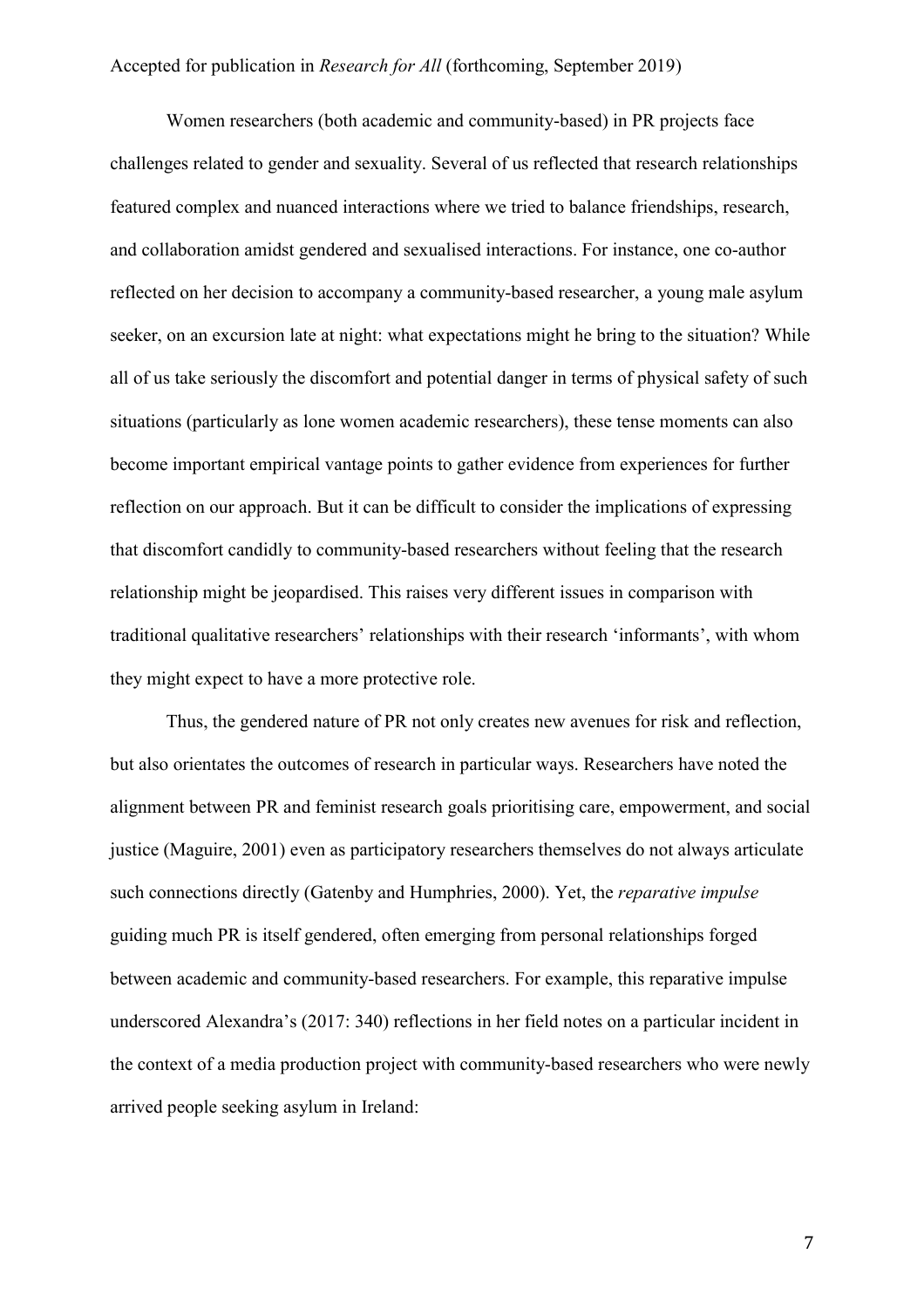I am also worried. I want to hug Ahmad – to hug someone in pain, someone who I have come to know and respect, seems the "right" response... Of course, I am not Ahmad's friend in the traditional sense of the word, but I have come to know him, and I do not know what to do. I feel responsible, and implicated in this practice.

The porous boundaries described in this reflection from a woman academic researcher in relation to a male community-based researcher encompass worry, affection, empathy and feeling responsible and implicated. The drive to conduct PR that ""lays bare and learns from moments of difficulty" involves greater emotional risks for all involved" (Fields, 2016: 37).

We note from experience the extent to which our research has put us at greater risk of exposure to harm. One co-author intervened in a situation of domestic violence where a community-based researcher, a young woman fearing for her life, asked for help while in a very precarious situation. She was welcomed at the co-author's home overnight, and shared details of her distressing circumstances (noting that the research topic was not domestic violence). The author believed that such interventions were 'normal' in the context of developing trust as a participatory researcher, and that welcoming this young woman in her home was more important than thinking about the implications for the author's own safety. When the young woman decided to return to her home and subsequently never mentioned this incident again, it became very difficult for the researcher to simply 'forget' the safety issues and continue with the research. Both parties decided to cease their collaboration. As a result of this incident, the co-author suffered emotionally and physically from vicarious trauma. Such situations also arise in traditional qualitative research, where research informants may be in danger.

*Especially* because of its gendered dimensions, institutions and disciplinary conventions do not always value PR. Mountz et al. (2015: 1242) conclude that academic work focused on topics such as care, social justice, and social reproduction or using participatory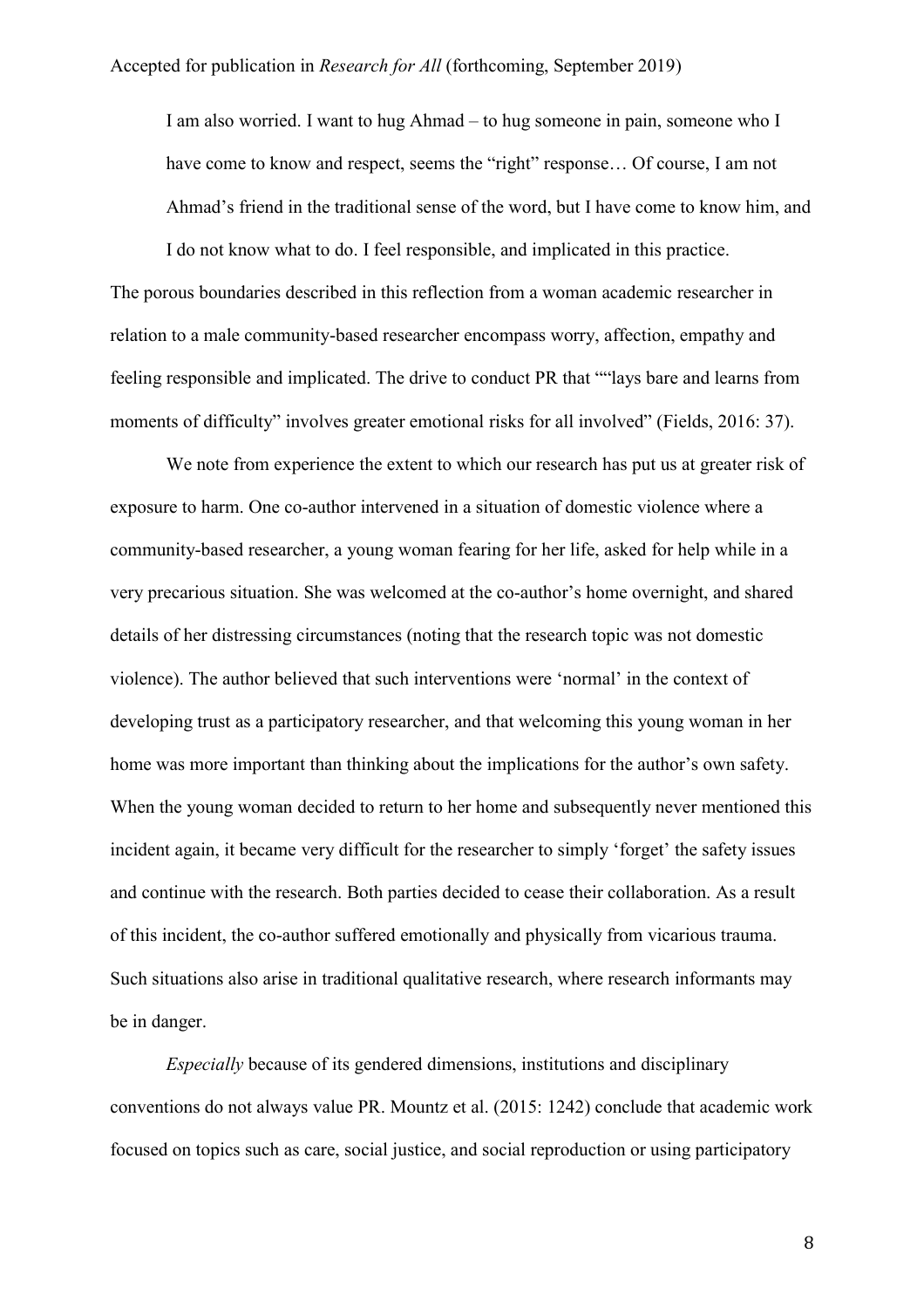research methods has typically been feminised and undervalued. PR projects that are "ontologically, epistemologically and methodologically grounded in emancipatory goals" continue to "create friction with a social science that continues to be dominated by a positivist, conservative scientific paradigm" (Duckett and Pratt, 2001: 832). As measurements of impact dominate evaluation of scholarship in Australia and the UK, the uncertain or subjective outcomes, processual nature of work, and difficulty in measuring impact undercut the potential value of PR approaches in many disciplines. The perception of reparative work as 'feminine' must also be understood as part of the devaluing of PR approaches (Mountz et al., 2015). Consequently, researchers should take up every opportunity to discuss the gendered nature of PR so that it remains central to debates about what counts as legitimate or important academic practice and knowledge.

#### **Theme 2: Navigating the 'grey' zone**

The dynamic and relational nature of PR means that there is seldom a 'right' way of proceeding. Frequently, we are navigating shifting—and competing—opportunities, risks and agendas, with ramifications for both the research and collaborators. While other researchers, notably ethnographers (Murphy and Dingwell, 2007) often work in a similarly grey zone (i.e., spaces where processes and relations are not always clear-cut), these challenges are complicated in PR by the complex nature of research relationships, where community-based researchers may sometimes be seen as both 'informants' and 'collaborators' from academic researchers' perspectives. Unpacking the experiences of two co-authors, we explore dimensions of this grey zone, namely 'mapping the boundaries of the research' and 'negotiating democracy in cultural hierarchy'.

#### *Mapping the boundaries of the research*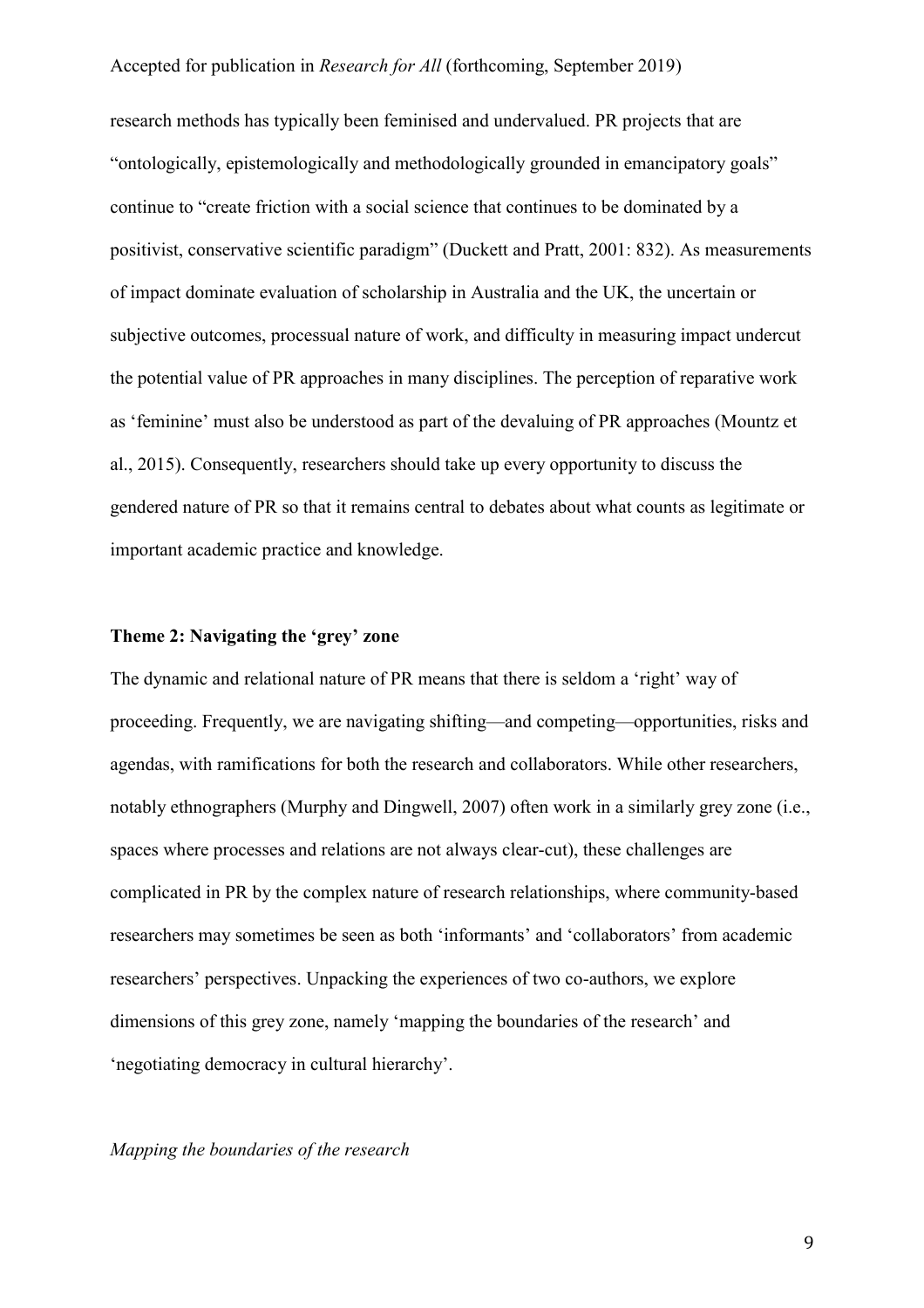With academic and community-based researchers engaging in a range of formal and informal encounters—often engendering a sense of trust and intimacy—agreeing on what constitutes data can be challenging. Inevitably, we come to 'know' more than we can capture, but how do we decide what *should* be captured? And who decides? In an arts-based study involving a coauthor, the boundary was rendered visible in one instance when a community-based researcher shared information with an artist-researcher on the explicit proviso that it was not recorded in her field notes or shared with the academic researcher. For another co-author, 'out-group' disclosures that offered insights for solving 'in-group' problems in a project required the renegotiation of disclosure and anonymity to secure trust and maintain confidentiality. Both scenarios demonstrate the porosity of research boundaries and the challenges this presents for negotiating if and how data is to be captured and used. While the boundaries may initially be established in collaboration agreements and consent processes, even the most flexible and iterative of these are not malleable enough to adjust to the multiple shifts in relations, contexts, and foci that can occur during PR. Approaches to managing this may include:

- 1. *Setting firm boundaries that exclude certain forms or sites of encounter* (for example, communication outside of formal sessions). This might be a useful guideline for community-based researchers, or conversely, lead them to second-guess whether they can or should share uncomfortable but important information outside of 'research time'. Academic researchers, on the other hand, may miss opportunities to uncover valuable information and insights.
- 2. *Capturing everything*, on the proviso that consent has been granted. However, this approach risks perceived breaches of trust and potential regret where information is shared in moments of forgetfulness where a sense of intimacy transcends the research relationship (Mayam and Daum 2016).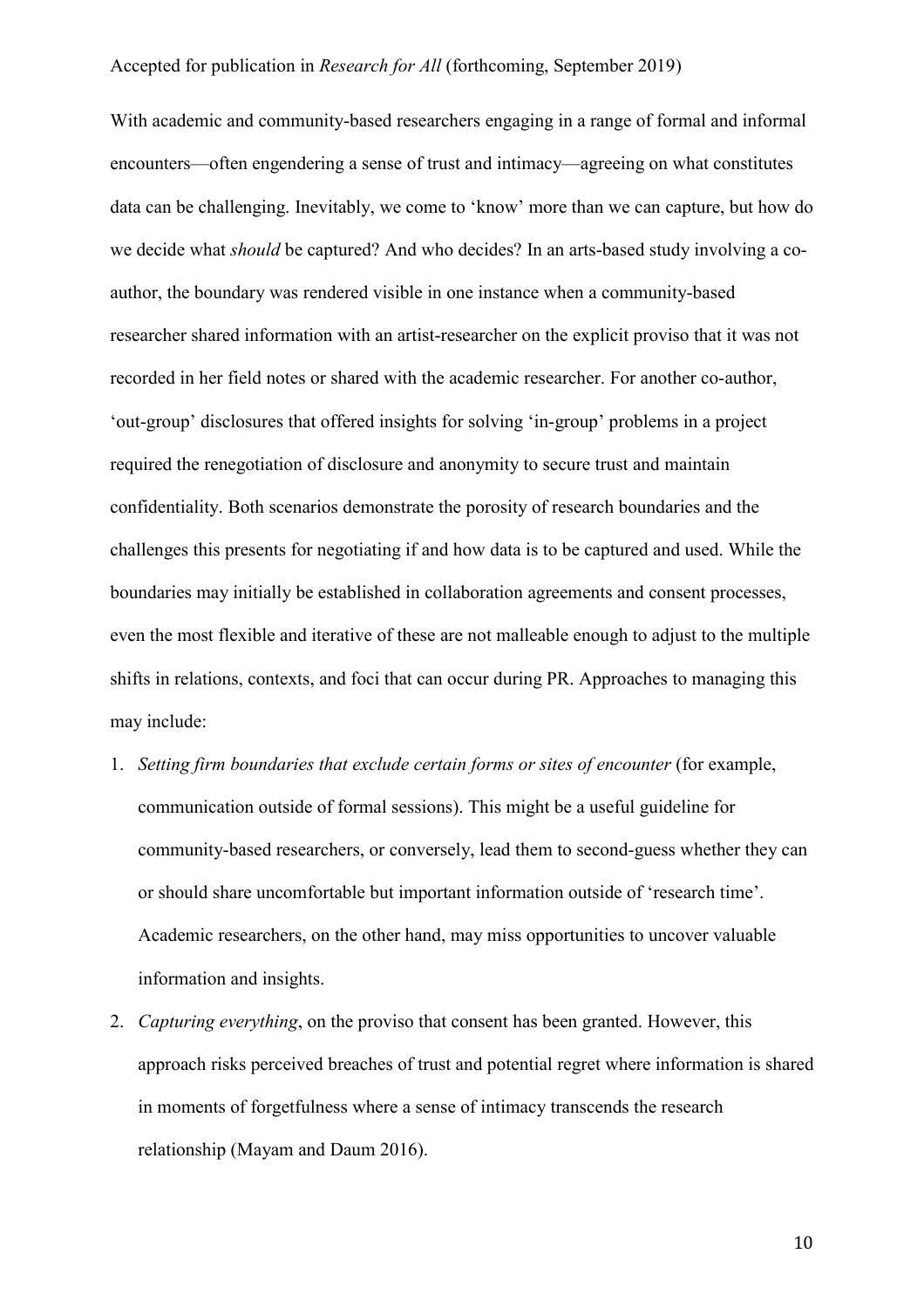3. *Negotiating on a case-by-case basis*, either on the spot or prior to use in analysis/publication, where reciprocal benefits are clear for community-based and academic researchers.

Nonetheless, such negotiations risk including/excluding data based on levels of trust established at particular points in the project, and on community-based researchers' understandings of the research process and outcomes, which inevitably develop over time. These issues are relevant to all forms of research but pertinent to PR given the strong agenda of knowledge co-creation. Seeking additional consent to incorporate information communicated outside the project 'boundaries', either through field notes or by introducing the topic into the formal project space, is one way to address this tension. In such cases, however, additional caveats relating to anonymity and/or audience may be required. In particular, community-based researchers are often more open to sharing sensitive material with academic researchers than within their own networks, where the personal stakes are perceived to be much higher. To paraphrase a community-based researcher's reflection in one project: 'I want you to know, but don't tell my community'. Where consent is not gained to incorporate relevant information, a different challenge emerges: the challenge of *unknowing*. Yet, such unknowing is inevitably limited, and this information may still—consciously or unconsciously—inform data analysis and selection of material for publication (see Hugman, Bartolomei and Pittaway, 2011, for their discussion of this as an intentional process).

# *Negotiating democracy in cultural hierarchy through partnership*

PR attempts to promote democracy and equality among everyone involved in carrying out the research (Kara, 2017). But the literature frequently overlooks the intricacies of relationships among co-researchers (i.e., academic and community-based) in the co-creation of knowledge, despite how "muddled" (Mayan and Daum, 2016: 69) such relationships can become in PR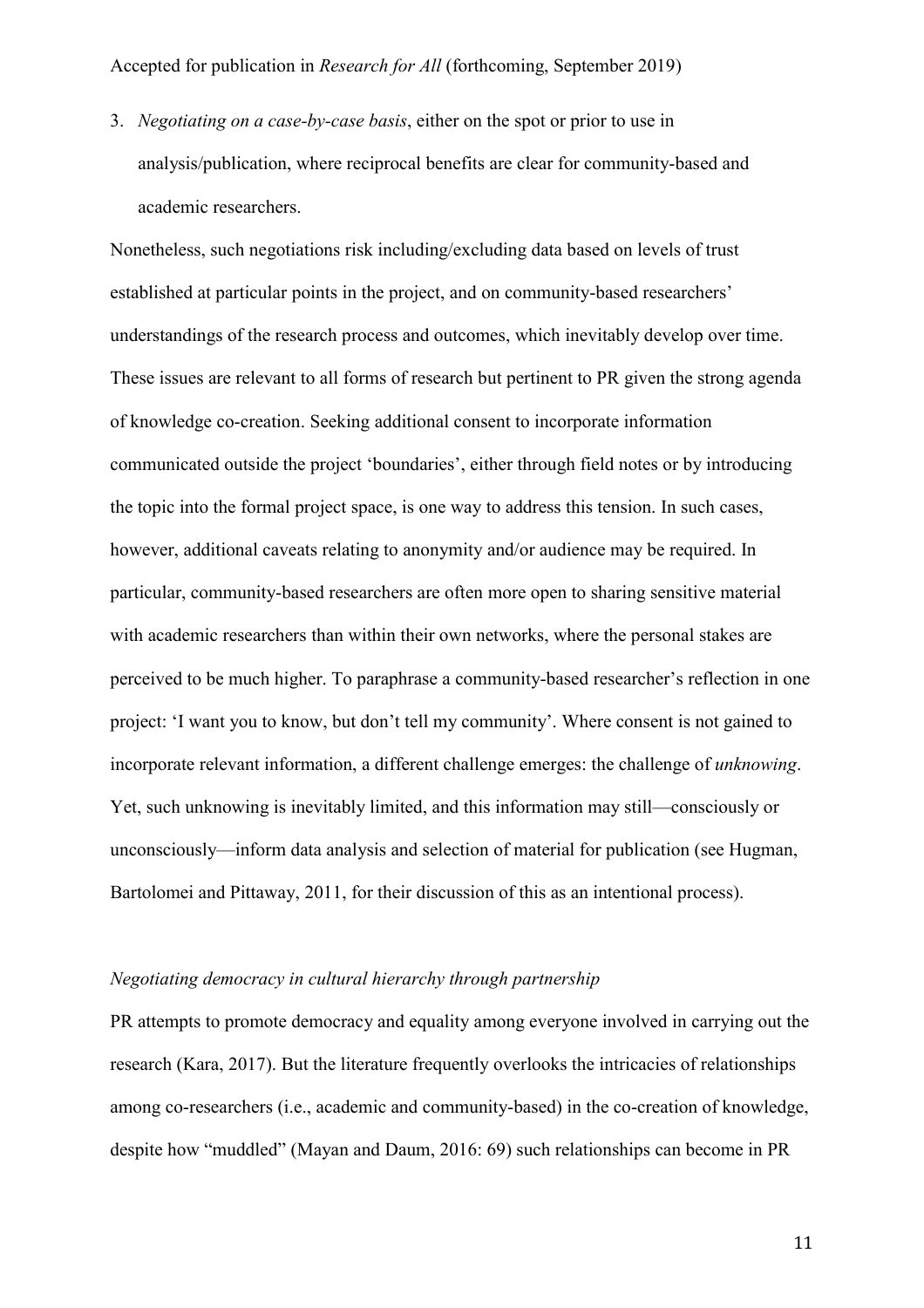projects. Because these notions are themselves culturally-informed, practicing PR in cultures where hierarchical collectivism prevails inevitably highlights the need for cultural negotiation (Brannelly and Boulton, 2017), especially when community-based researchers have preestablished hierarchical relationships among themselves before they participate in research projects, as illustrated in the examples below.

In a co-author's participatory action research project in Hong Kong with participants from Chinese ethnicities, democratic practices promoted within the inquiry group disrupted pre-existing and culturally valued familial hierarchy (see Ho, Jackson and Kong, 2018). Referring to friends and neighbours as 'sister/brother' or 'mother/father' can legitimise care obligations towards each other, particularly from junior to senior persons in the hierarchy. Promoting egalitarian communication or relations among community-based researchers who are situated in familial hierarchy can create threats to their sense of moral integrity (Ho et al., 2018). For example, disagreeing with a mother figure in the inquiry group can be considered a violation of the Chinese virtue of 'filial piety', and conveys a lack of gratitude (Kong, 2014; Kong and Hooper, 2018). However, without transforming the pre-established hierarchy, community-based researchers who are 'junior' in the hierarchy could be prohibited from speaking up in the group. These experiences question the Eurocentric understanding of 'democracy' (Ho et al., 2018), and point to the need to make sense of how 'democracy' could be understood and negotiated in the everyday life practices of people, in this case a Chinese community, which may emphasise 'hierarchical harmony' over 'non-hierarchical dialogue' (Ho, Kong and Huang, 2018).

Intersectionality of culture and gender adds another layer of complexity to navigating the cultural space for democratic practices. Another co-author experienced similar issues in her PR project, in relation to cultural gender norms. When researching alongside refugee youth recently settled in the UK, she came to understand that culturally embedded gender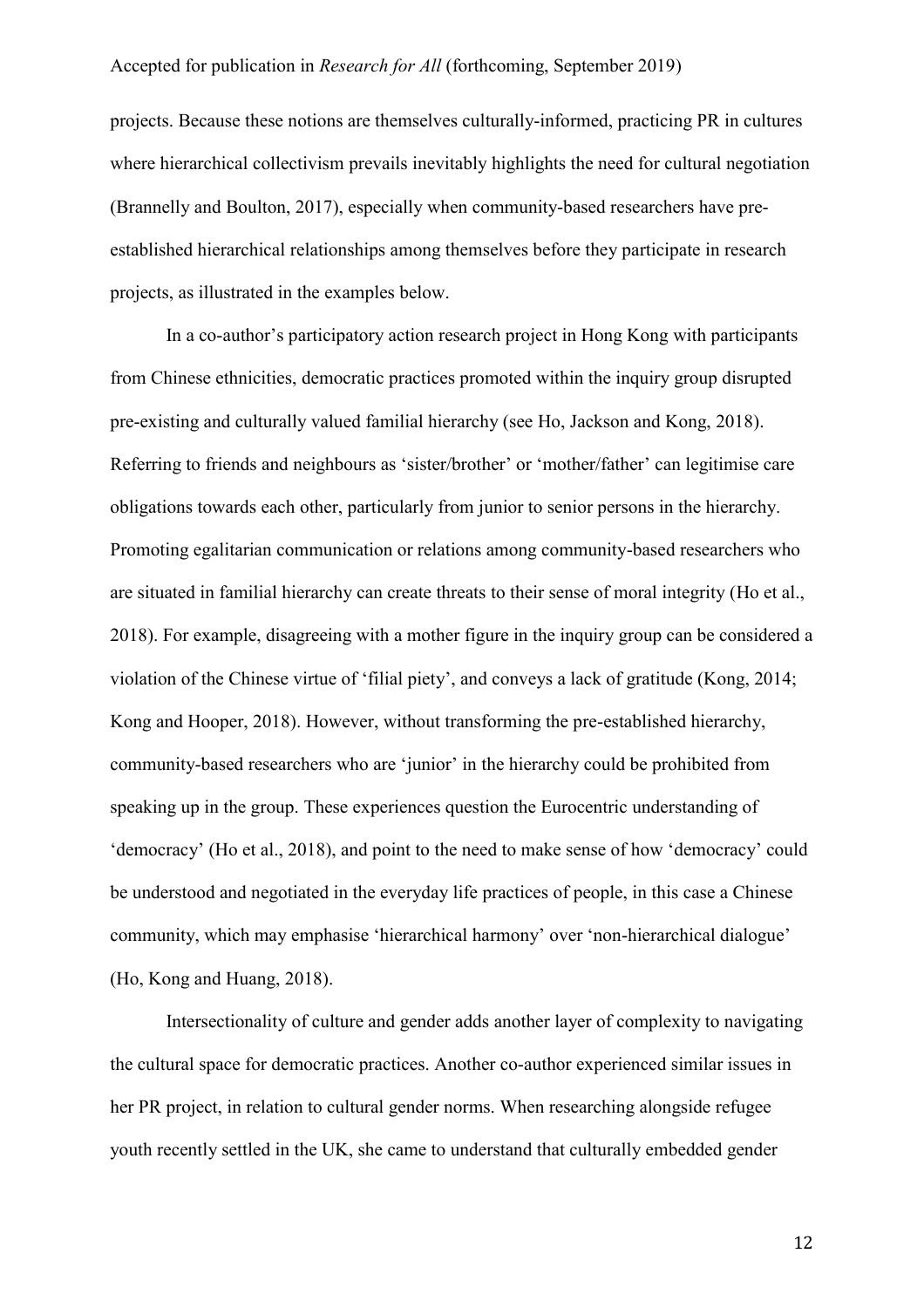roles and relations had been mediating the form and content of interactions and contributions. In this participatory arts-based research, the co-author encountered male dominance within the cohort due to emerging gender politics in the young people's ethnic community. It became increasingly clear to the researcher that the young women were circumscribing their own involvement in aspects of the project. While outspoken and creatively brave in the project space, they were unwilling to enact this publicly, notably electing not to sing the songs they had created in front of an audience. This was due to concerns about how male adult community members would respond, and the implications for their own and their parents' reputations.

Ultimately, the challenge that participatory researchers face is the displacement of the centrality of traditional 'western-influenced' ways of constructing knowledge in their research encounters. Barnes et al. (2017) suggest that we should translate the cultural, social and spiritual concerns into methodological approaches for capturing 'non-western' ways of knowing. They emphasise the importance of partnerships for acknowledging each other's cultural positionality, which can transcend the 'your/my culture' dichotomy to creatively find ways to incorporate both. Partnerships in PR are also processes of mutual inquiry into each other's cultural practices, revealing the multiplicity of cultures that each person values and avoiding cultural essentialism. The notion of partnership speaks to the importance of the ethics of care (Banks et al., 2013; Brannelly and Boulton, 2017) and dialogue (Feyerabend, 1996) in PR as useful tools to navigate issues like those raised above. In the examples outlined above, negotiating democracy in cultural hierarchy was achieved by cultivating a family-like community of practice that retained the filial piety valued in Chinese culture, valuing disagreements among community-based researchers, supporting the women to chart their own course through the complexities of self-expression and community politics, and by fostering equitable and respectful relations among young people within the research project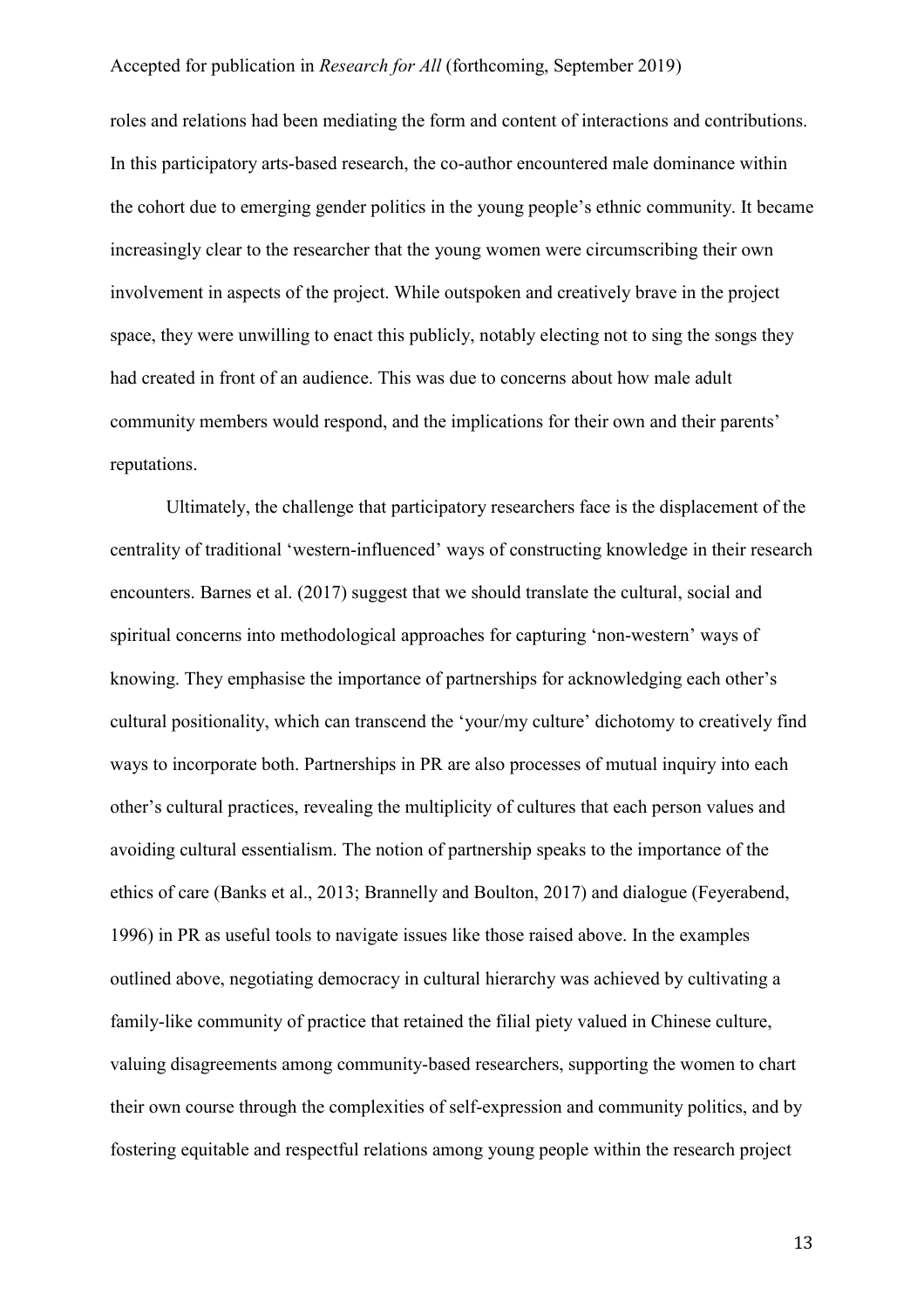space. Instead of imposing a unilateral notion of democracy on community-based researchers, creating spaces for confronting differences and disagreement in a 'careful' way (Kara, 2017) seems to be more sensitive and effective in meaningfully localising democratic practices.

#### **Theme 3: Complex relationships among co-researchers**

In an increasingly restricted funding landscape, partnerships between university and community-based researchers can facilitate embodied situated knowledge production as well as create pathways for public engagement and social change. As Facer and Enright (2016: 64) note, such partnerships face "complex webs of accountability" driven by multiple, not always shared, goals. Embracing ethical principles, a shared vision and understanding of research aims and objectives, and clear organisational frameworks and processes are necessary prerequisites for ethical PR (Centre for Social Justice and Community Action & National Coordinating Centre for Public Engagement, 2012). The examples below highlight two such dimensions, namely 'negotiating partnerships', and 'everyday ethical dilemmas'.

#### *Negotiating partnerships*

Issues of power imbalances and the importance of establishing equitable relationships have been addressed by many researchers collaborating with community-based researchers and partners. Strategies for academic researchers to gain access via gatekeepers as well as issues of positionality have also been examined extensively (Clark and Sinclair, 2008; Corra and Willer, 2002; Yancey, Ortega and Kumanyika, 2006; Yu, 2009). Nevertheless, as McAreavey and Das (2013: 114) point out, there has been limited literature on "real life ethical dilemmas" encountered in PR when engaging with community-based researchers and partners on an everyday level, although this is now changing (see Banks et al., 2013; Banks and Brydon-Miller, 2019; Lenette et al., 2013). A key issue is that community gatekeepers acquire an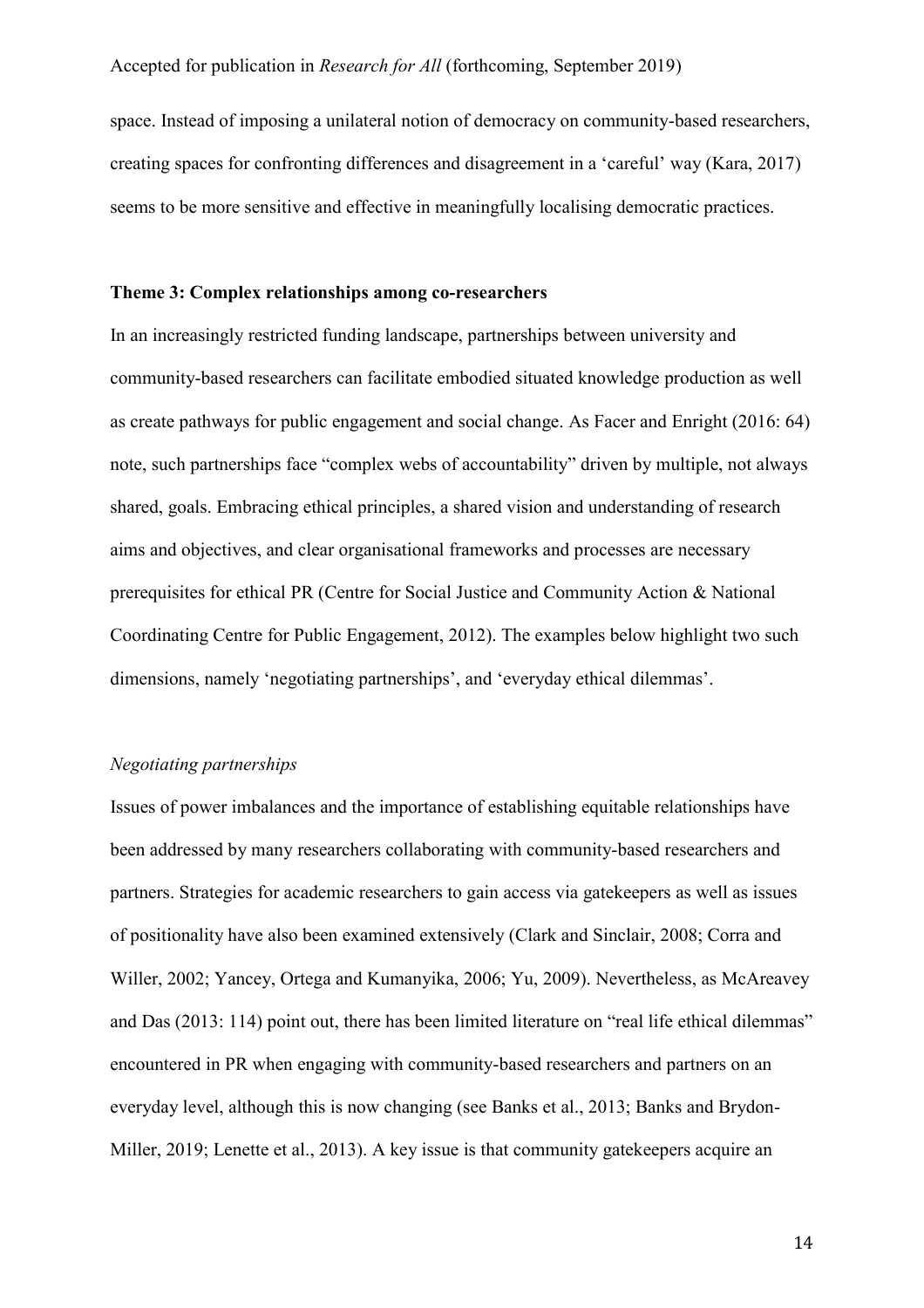important role in social research as they hold power to allow or deny access to a particular community or institution (de Laine, 2000). As Clark (2011) reminds us, research processes can become complex as gatekeepers often serve as cultural mediators or 'brokers', vouching for academic researchers' credibility and consequently influencing recruitment and retention (see also Oka and Shaw, 2000; de Laine, 2000).

Furthermore, working in partnership with organisations and communities involves establishing long-term communication avenues that allow dialogue and knowledge-exchange, and are transparent. According to Banks et al. (2013), working in partnership adds further complexity when considering ownership of data and findings for dissemination, suggesting that partnership is an ongoing process that is constantly under review. As such, all members of a research team must be attuned and responsive to varying degrees of leadership required during different research stages (Gillis and Jackson, 2002). Despite PR's image as a more egalitarian model of research, power hierarchies are inherent to research processes and academic researchers in particular may often find themselves in a matrix of competing hierarchies and expectations (e.g., stemming from the community, co-researchers and colleagues, the institutions, or themselves) when working in this way.

#### *Everyday ethical dilemmas*

Drawing from personal experiences of PR, two co-authors share their experiences of having to negotiate different perspectives, interests and power imbalances in two distinct studies in the UK. One experienced co-author recalled how she wielded power reluctantly to enforce a contract between two parties:

I worked with a small local community organisation and larger national NGO in a community-university research partnership on a funded two-year action research project. We knew each other from previous work together, co-designed the research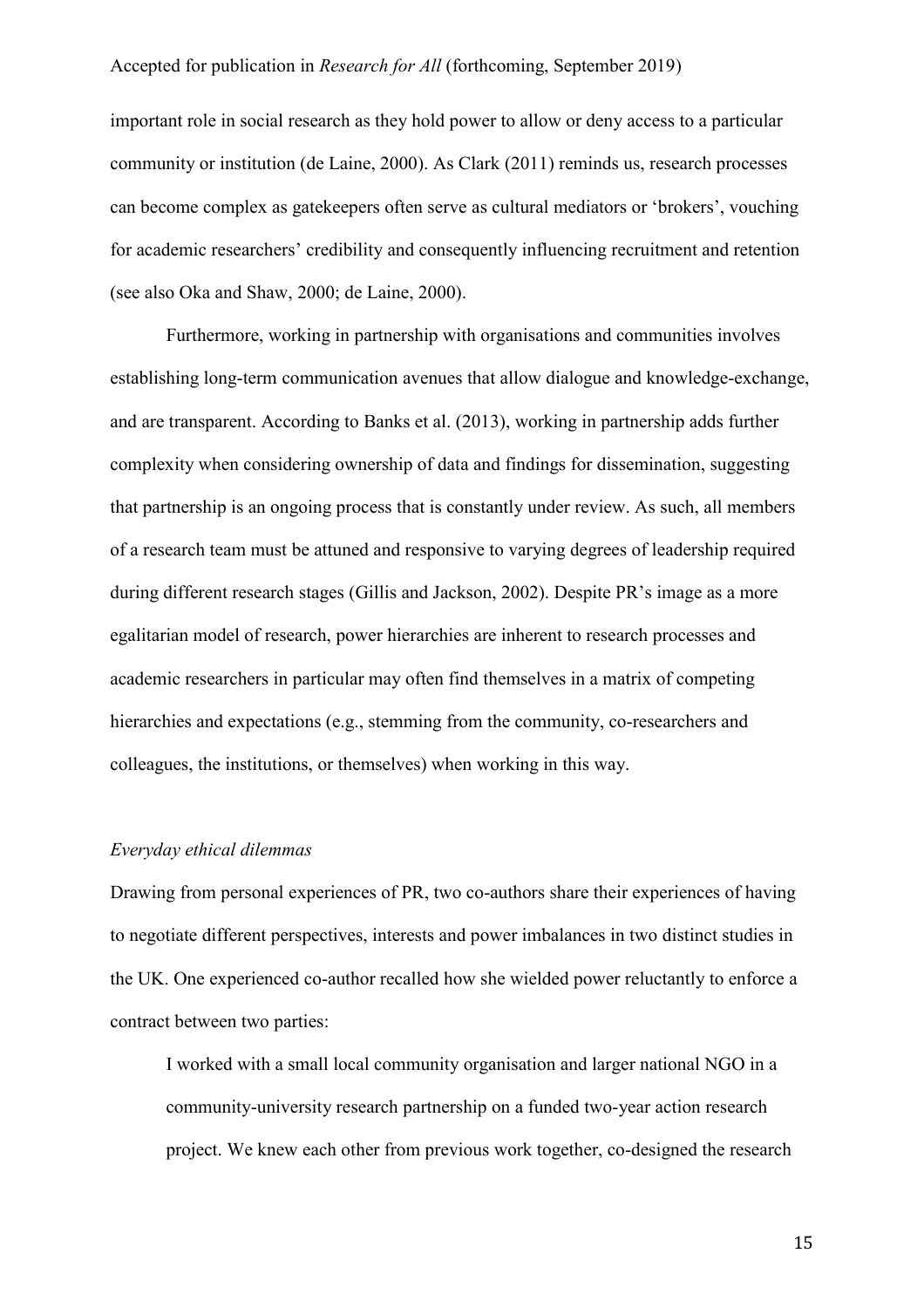project and submitted the funding bid as partners. We had a partnership agreement, which outlined the responsibilities and funding allocated to each partner. The University was the fund-holder and I was the 'principal investigator', hence ultimately responsible for reporting progress and ensuring the project kept on track. The community organisation survived through short-term grants to undertake specific pieces of work, and so the research grant was vital to maintain the salary of the existing community organiser. We started the project before recruiting a university researcher, as the community organisation needed the money to keep the staff member in post. During the first few months of the project, the community organiser did little work on the project, instead working on other pieces of short-term funded work. The national NGO worker also played a minimal role in co-managing the project. After several meetings and unmet promises to undertake more work, I reluctantly decided to use my power to ask the University finance department to notify our partners that they could not claim the next quarter's funding until they had delivered more of the promised work. At this point, I was glad about the University's requirement to set up a detailed agreement specifying the work to be done by each partner, even though at the time it seemed too tying for PR. I felt bad about initiating what was, in fact, a threat to withhold funding. But I realised I was being exploited—having to pick up much of the extra work myself.

In another case, an early career academic researcher explains how she had no choice but to challenge a community partner's wishes to proceed with her project:

In an arts-based participatory ethnographic study in the UK, I found myself in the precarious position of having to manage expectations beyond the research outcomes, as the potential community partner requested that part of the project's audio-visual data should be used as online marketing material for the organisation's website.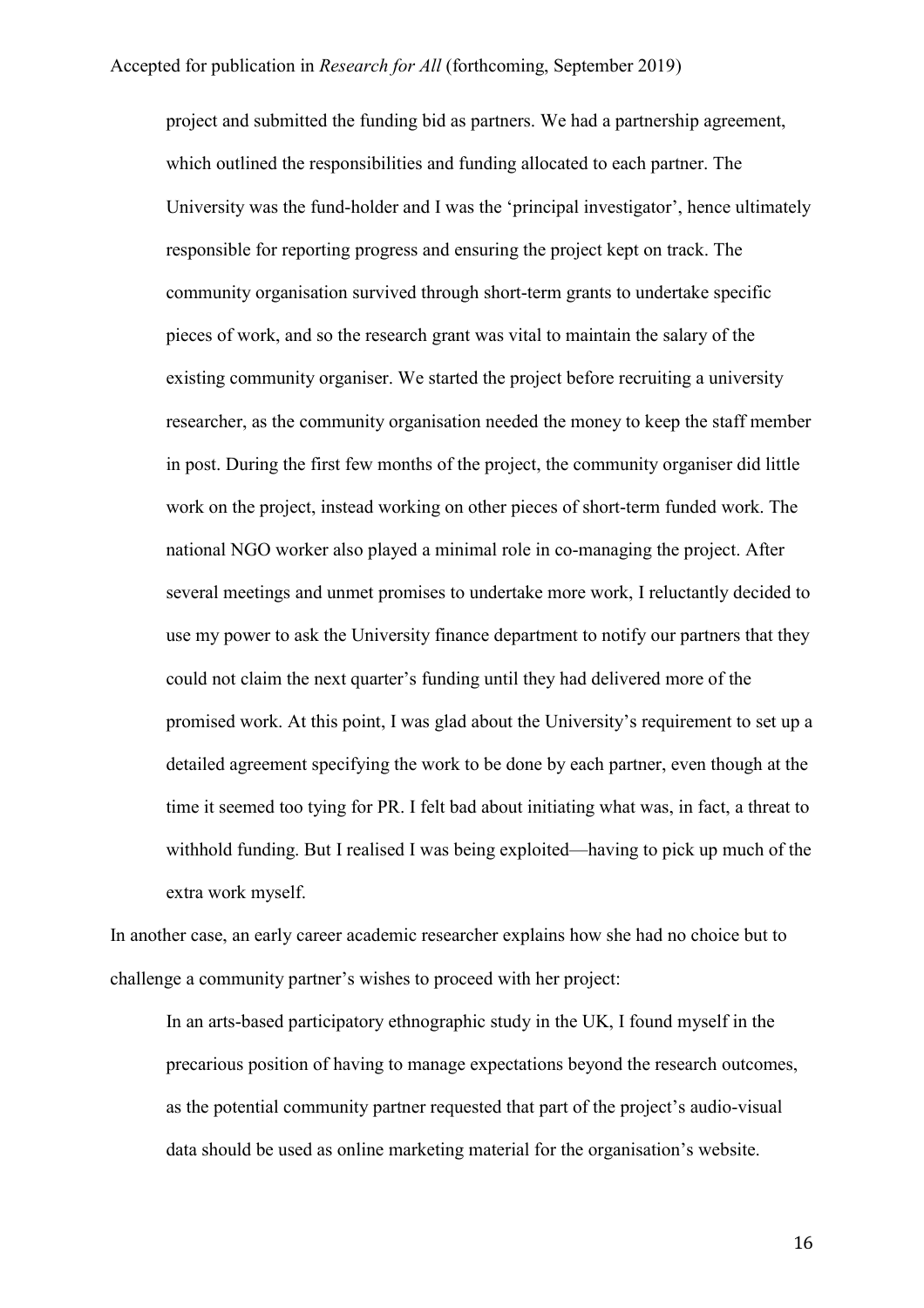Negotiating partnership with this organisation was a multi-phased process as, initially, the organisation agreed to be involved in the project and then contacted me with 'recommendations' on producing video testimonials, which resulted in a six-month email exchange and delayed start-date. I found myself in a critical position, having to decide between 'jeopardising' community access by declining to adopt the partner organisation's suggestions, or sacrificing the project's academic integrity. As an alternative, I collaborated directly with community-based researchers, making contacts through snowball methods, to ensure they could decide the project's arts-based activities and outputs.

Our role and competency as participatory researchers rest on our networks and relationships with community-based researchers, communities and partners, and so our investment in projects and our relationships with community members who are often ignored and marginalised does not always allow space for 'pushing back'. As these examples highlight, we agree with McAreavey and Das (2013) that PR inherently involves a "delicate balancing act" to negotiate specific partnership rules, while safeguarding the integrity and academic rigour of the research.

#### **Theme 4: Negotiating frameworks for practice**

The context within which we work, including institutions, organisations and community networks, are not value-free. Each is driven by their own set of values and nested in wider 'ecosystems'. Whether those wider ecosystems reflect the same values or not will necessarily impact on communities. PR is an explicitly value-driven approach, and so navigating various systems for funding and supporting research can present a number of challenges. To find a route through the various systems we tend to work on two fronts: (i) to foster improved recognition and understandings of PR, which includes working towards having the quality,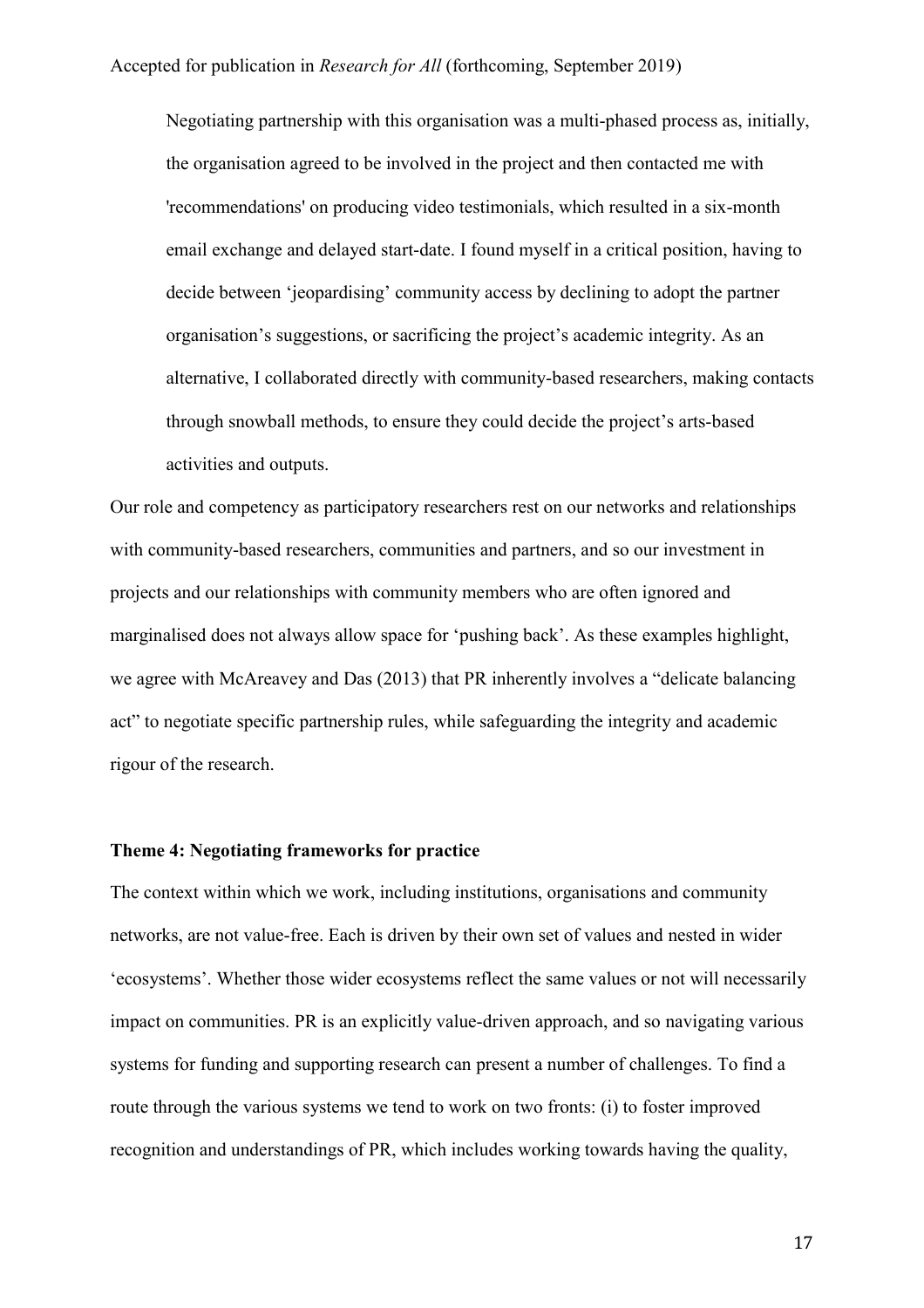purpose and processes of our work explicitly recognised (Cook, 2012; International Collaboration for Participatory Health Research, 2013); and (ii) more pragmatically, 'camouflaging' our work under the mantle of other value systems. In safe places, such as in meetings with other participatory researchers, we discuss the challenges we encounter and confess our 'guilty secrets' (Cook, 1998) that this range of challenges sometimes leads to us struggle with the very essence of our work.

# *1. The hierarchy of methodology, method, and research funding*

In health research for example, there is a common 'mantra' about research of 'gold standard'. This is not, as we might think, the best research of its kind, but research that adheres to linear models that achieve predicted outcomes within certain, predetermined contexts (particularly in randomised controlled trials). Our challenges as participatory researchers are how to get research funded if we are honest; if we say we know the general issue to be researched but not yet what the specific question might be until we begin the critical reflection inherent to our research process; if we say we are not sure what the best methods are as yet as this will emerge as we develop our work together; that we are all researchers so 'participants' is not a relevant concept; and while we have some hopes and expectations for outcomes, others will be generated as the research process develops. Consequently, the processes of collaboration, and the way research evolves in PR are in danger of being categorised negatively. The recursive, relational approach to generating and validating forms of knowing that have an impact on the community of practice involved are not universally recognised as 'method'. For many of us, our 'guilty secret' is that we use *illusory* consensus as a screen. For instance, to make our case for funding more acceptable, we might use accepted methodological terminology and name the communicative spaces in our research 'focus groups' and in that way, we can fly under the radar and secure funding. We can, and do, do this, but we carry the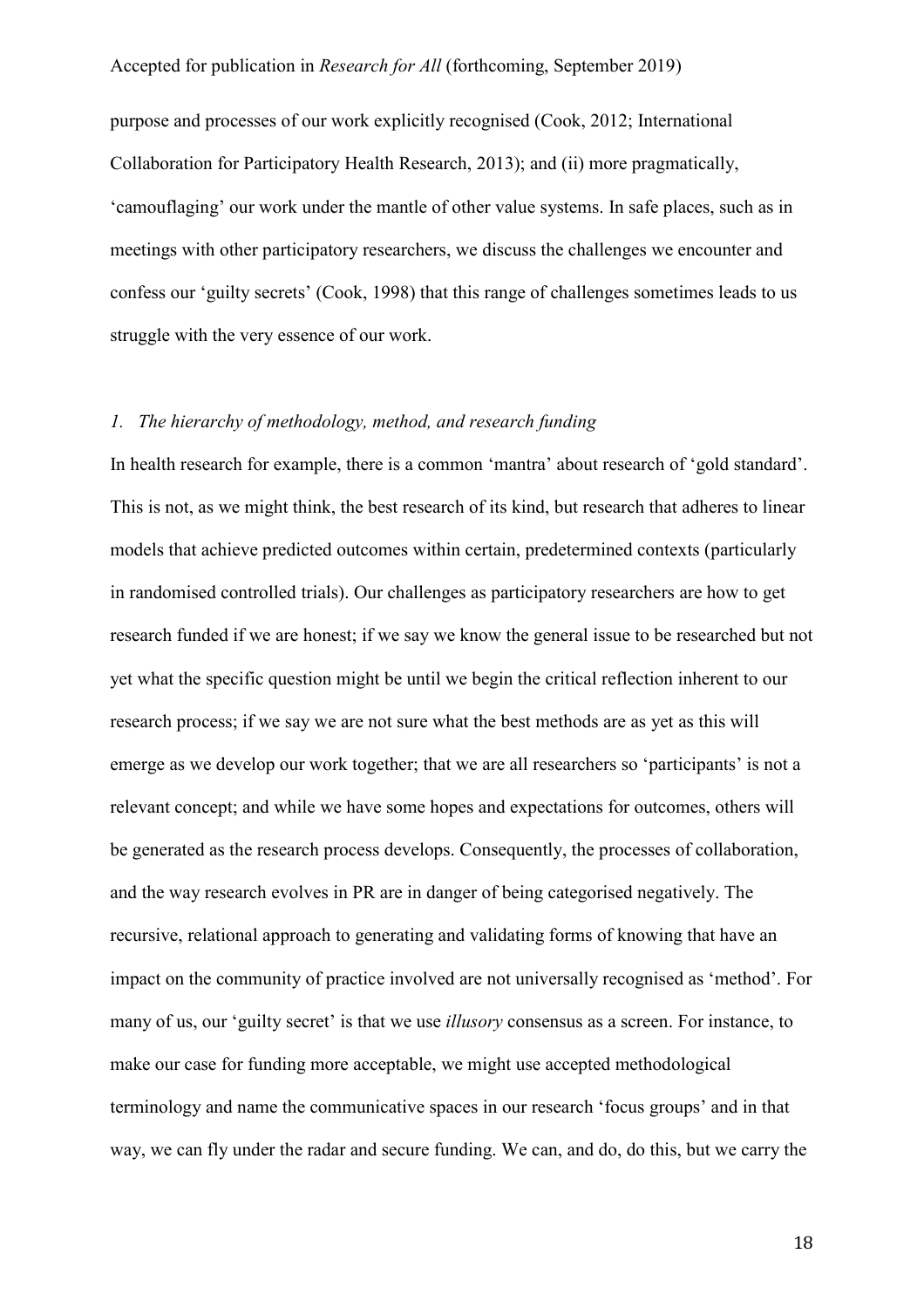burden of that artifice. Our burden is not that we believe we are being unethical, carrying out research that lacks rigour, or failing to understand what is needed, but rather the knowledge that what we are doing is ethical, rigorous and methodologically sound. We have not been able to articulate that, however, within the confines of another framework (i.e., institutional) for scrutiny. Our 'guilty secret' is then that, to get funding, we have denied our discipline the right to be judged on its own merits, since we suspect that because of the framework for that scrutiny, this would jeopardise its chances of being funded.

# *2. Recognising the effects of the 'impact agenda'*

In recent years, there has been increased awareness of the need for applied research to go beyond being predominantly a tool for knowledge collection, to make a difference to communities, i.e., to have impact (while often difficult to measure in PR, 'impact' is now central to many universities' metrics of success). In this context, we might expect that research such as PR that has an explicit intention for transformative action would be valued for this. While impact here can be conceptualised as the beneficial changes that happen in communities as a consequence of participation in research, common impact metrics privilege the tangible, quantifiable and global, rather than the subjective, qualitative and local changes that may be more subtle, complex and difficult to capture and articulate. The issue is summarised by Pain et al. (2015: 4):

the attempt to measure "impact" as a concrete, visible phenomenon that is fixed in time and space, that one party does to another party…whereas deep co-production is a process often involving a gradual, porous and diffuse series of changes undertaken collaboratively that may be demonstrable but not always measurable.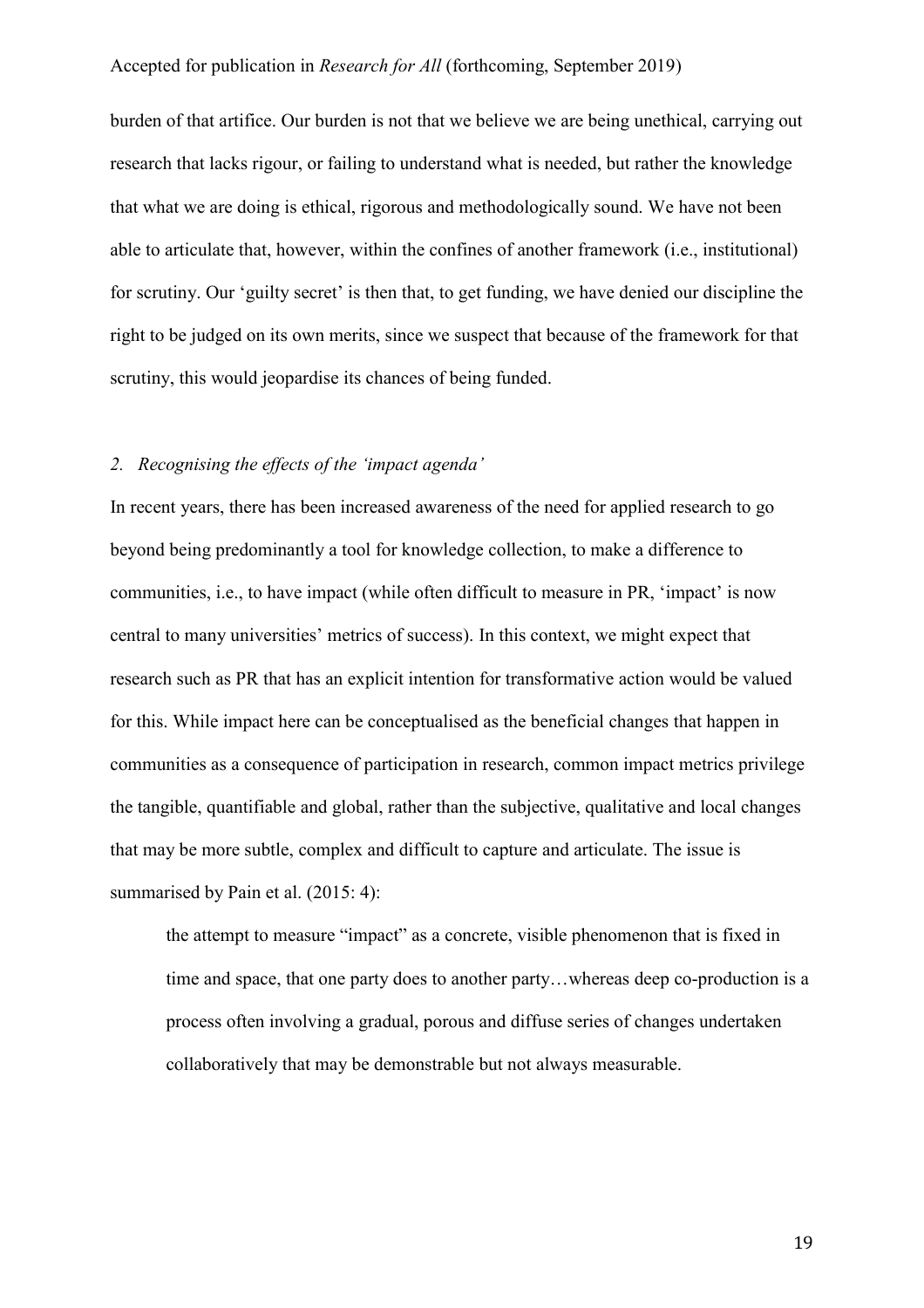We recognise that when we define the impact of PR within current university frameworks, the fundamental embedded, transformational process and changes that emanate from PR are at best under-valued, and most likely lost, in reports of our research.

#### *3. The impact of institutional requirements on participatory researchers*

If we are to reach audiences beyond academia, we need to write in practitioner journals, local newsletters and social media. Such outlets are not, however, routinely valued in terms of academic impact measurements. In the UK for example, there is a set of standards for assessing the quality of research in higher education institutions determined by a process known as the Research Excellence Framework (REF) (see [http://www.ref.ac.uk\)](http://www.ref.ac.uk/). One measure used in this process is the number of publications in refereed journals, preferably with high impact factors (i.e. a measure of the frequency of citations for an average journal article in a particular year). To publish in journals with lower (or no) impact factors leaves academic researchers open to institutional pressures that can affect our status in terms of performance measures, career opportunities, and wellbeing. Academic researchers can thus be torn between project requirements and university commercial imperatives that determine how our time is allocated and how the use of our time is judged.

The timeframes for PR research can also challenge institutional expectations and requirements. The "long time involved in conducting community-based research presents challenges not only in working with funding agencies, but also with the shorter-term expectations typical of...universities" (Israel et al., 1998: 192). Short timeframes for research can disadvantage PR approaches that start from the gradual building of relationships. This is especially so where people experience social marginalisation and might need longer to become involved in any form of research. A consequence of the lack of time is that PR academic researchers often use their own time to develop research (Abma et al., 2019).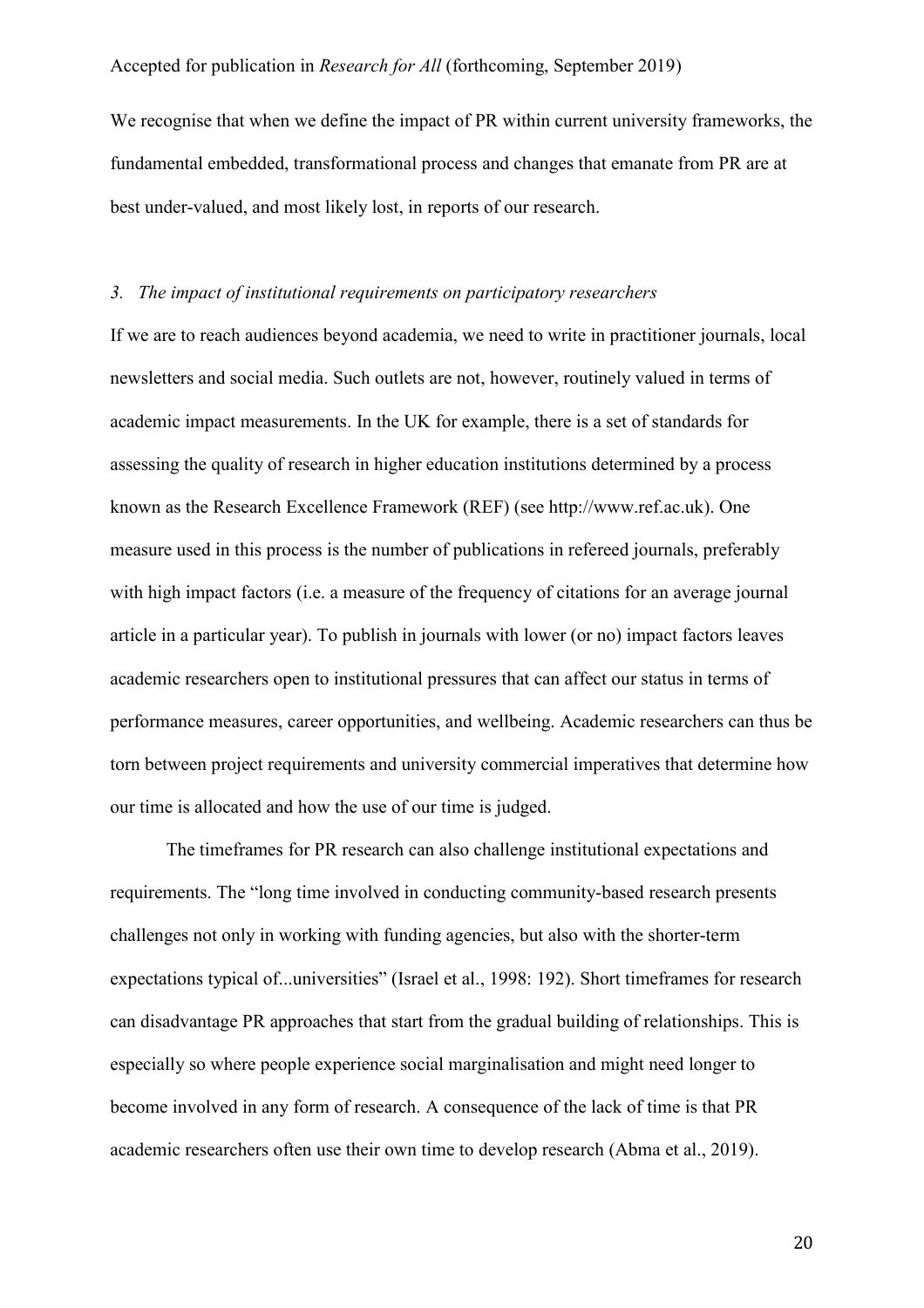Despite such a personal commitment to building research possibilities, those of us who work in academic institutions have found that our research remains marginalised, as PR challenges predominant frameworks about what constitutes 'quality' in research (Cook, 2012). We find it is less likely to fit the REF measures in the UK, and the associated institutional standards created in line with perceptions of what is needed for REF. An example of this is how academics in the UK and Australia are being judged by the amount of research money they successfully bid for; the scale of their research (with large, multisite, international research being more highly valued than locally transformative long-term engagements); and how many citations are recorded per 'output' (Chubb et al., 2017). Commissioned to review the UK REF, Lord Stern (2016: 14) noted how it can drive researchers "towards safe topics and shorttermism, and a reluctance to engage in risky or multidisciplinary projects, in order to ensure reliable, high quality publication within the REF period", and that it "may be discouraging innovative thinking and risk taking. This has obvious implications for PR.

These research frameworks and metrics create barriers to building local PR programs especially with people who are marginalised. The lack of recognition of co-researcher models is both a methodological and a social justice issue. It is therefore vital that the research community overall revisits, re-examines, and revises the marginalisation of PR and its proponents, or what Sushama et al. (2018, p. 6) termed "[t]he traditional scientific conventions that bound [studies] in terms of time, money and scope". This needs to be done with recognition of the purposes, processes and quality of PR forms, and those who are in a position to do so, should speak out about the methodology. Only if all aspects of our work are honestly revealed can these be explored and collated to support the development of a body of knowledge in relation to the emancipatory impact of participation and the opportunities for creating knowledge for change.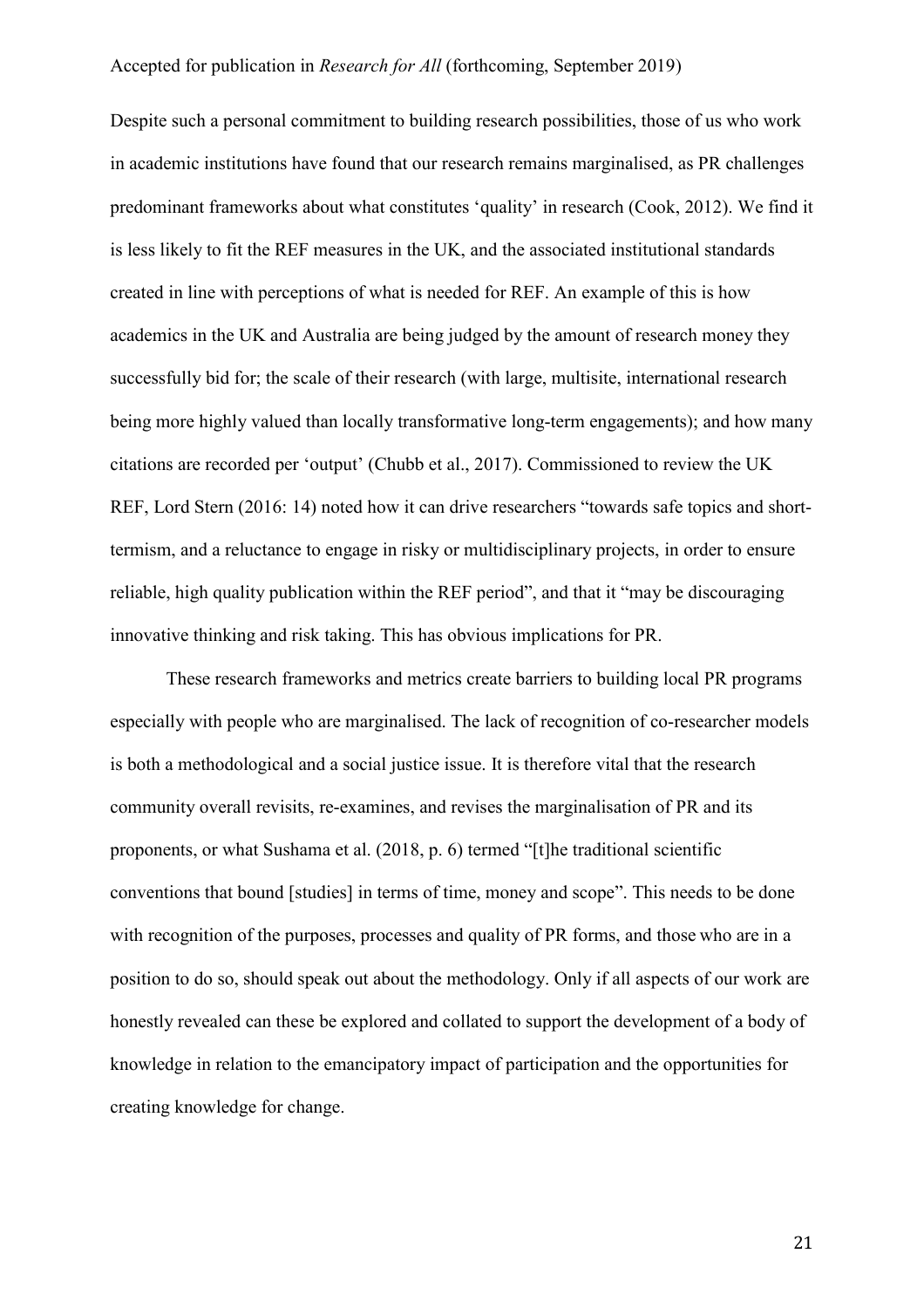# **Discussion**

The themes discussed here are by no means the only issues emerging from our PR experiences and discussions, but they are prominent issues through which we hope to launch an open discussion on the topic, so that others will continue to build on our findings and contribute reflections on their own experiences, dilemmas, and strategies to the literature. Through our writing, we want to reach out to other academic researchers, particularly those who may feel frustrated, guilty, or confused about PR's problematic aspects, and invite them to engage in a reflexive process. When talking about ethical issues in research, Guillemin and Gillam (2004: 265) comment that "[w]e need both a language to articulate and understand…ethical issues and an approach that assists us to deal with these issues when they arise". We share our strategies as part of the reflections that may assist academic researchers to tackle some of the challenges of PR, while resisting the temptation to offer definitive 'solutions' that might constrain its heuristic endeavour.

We value PR as a mode of inquiry that focuses on gaining knowledge through actionbased processes that use a 'bottom-up approach' to challenge conventional hierarchical structures of research environments (Cornwall and Jewkes, 1995). We subscribe to the view that PR can be used to challenge one or several socio-political inequities (Mayan and Daum, 2016). Our understanding is that "we work closely with one another, as equals, by negotiating roles, paying attention to reciprocity, and working to develop trust" (Mayan and Daum, 2016: 72; see also Centre for Social Justice and Community Action, and National Coordinating Centre for Public Engagement, 2012; Banks et al., 2013). As such, PR methods promote multi-vocality and are invested in supporting the democratisation of knowledge production through working with community-based researchers (both individuals and organisations) to create a safe and inclusive research environment that addresses community needs and involves both individual and collective voices in the interpretive process (Wallwork, 2003).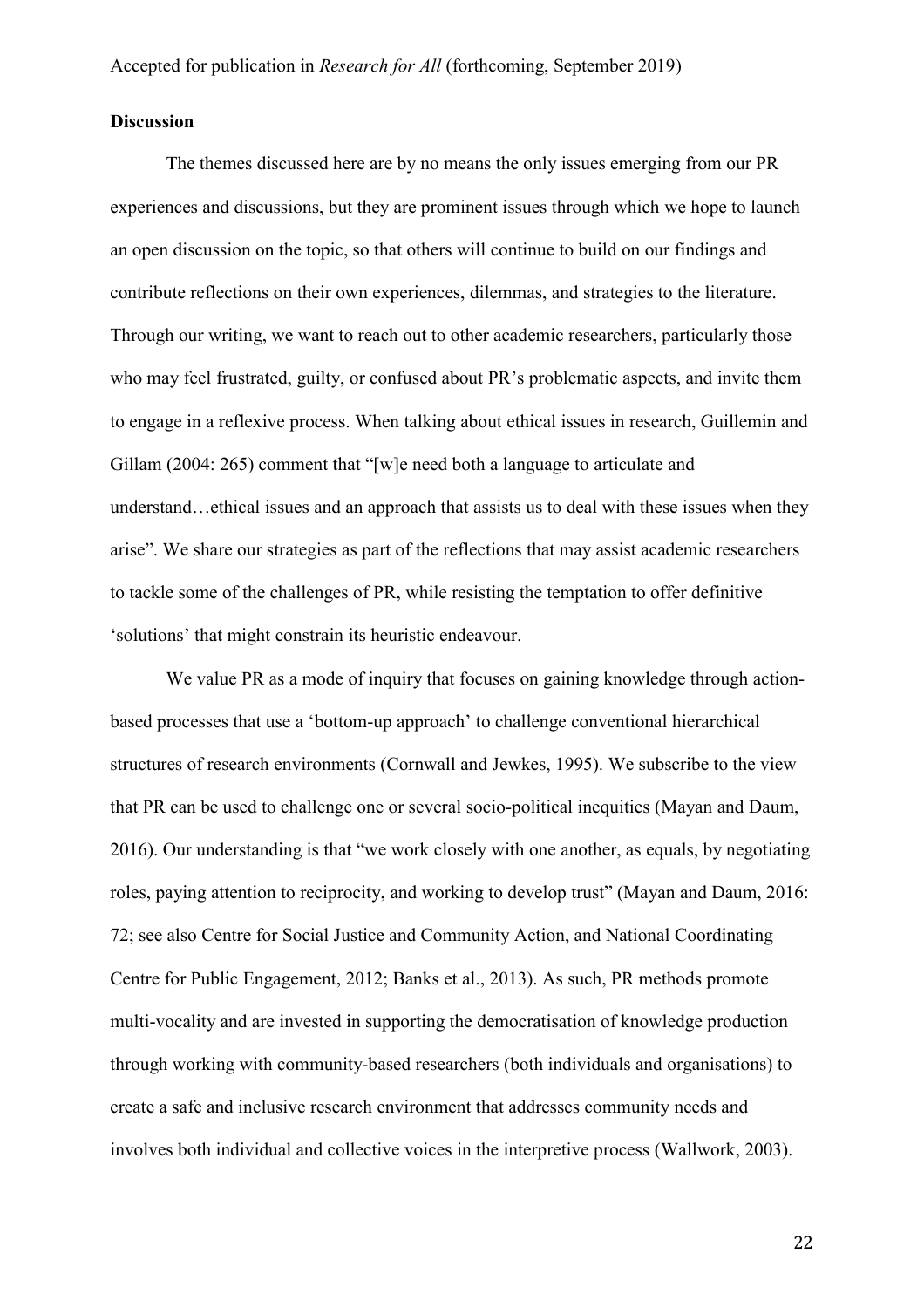We identified two key issues that frame our reflections in relation to current debates. The first concerns our un/conscious decisions to exclude content on research processes, especially the more problematic or difficult to articulate themes. The second relates to how we manage a range of sociocultural complexities in our research practice, but particularly the intricacies of power differentials.

#### *Exclusion of content on PR research processes in academic publications*

Our experience of getting our work published has been mixed. Attempting to publish in journals based on subject area as opposed to social research methods can prove difficult. Journals, like research funders, have historical frameworks for recognising rigour based on particular paradigmatic understandings. Knowing this, many of us publish in journals where our approach to research has been championed or at least accepted. This limits our reach and impact and creates a 'preaching to the converted' effect. Impact that occurs indirectly through non-linear mechanisms thus remains under-represented in published accounts of research evidence (Greenhalgh and Fahy, 2015).

Furthermore, the literature acknowledges that research involving deep relationships of trust with community-based researchers needs to be managed carefully and can be challenging and distressing at times for all concerned (Cook, 2012; Carter et al., 2013; Foster, 2016; Rasool, 2018). Yet, the more textured and difficult aspects of PR may be deliberately excluded—usually through self-censorship—from traditional avenues like peer-reviewed academic journals, due to perceptions that the focus should be solely on disseminating positive findings and 'victory narratives' (Owen et al. 2005: 339) rather than on reflexive research practice where difficulties are highlighted. Wright et al. (2012: 45) also agree that "the ''behind-the-scenes'' emotional work of preparing for research, building relationships and rapport with others, thinking, conversing, and representing is typically removed from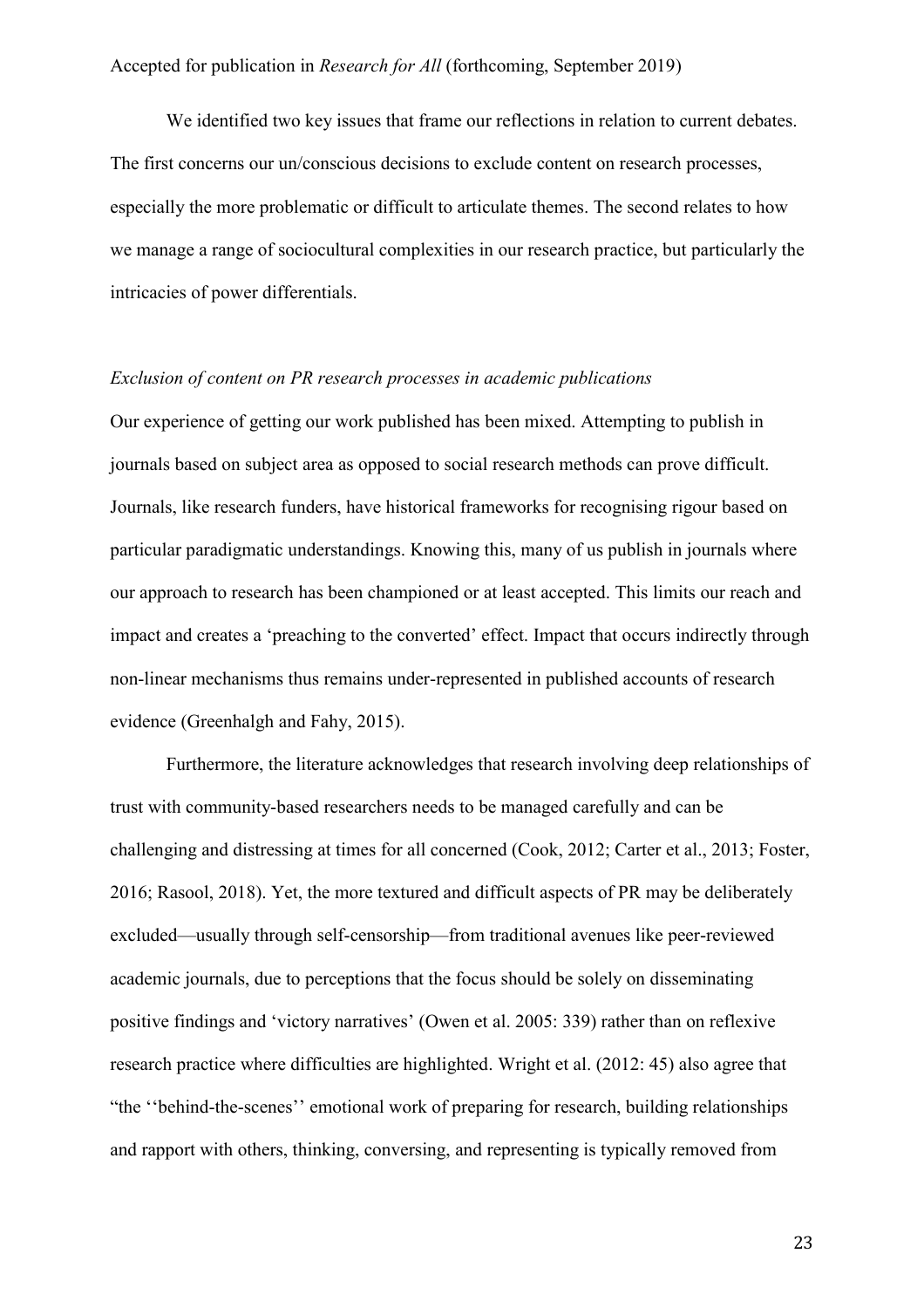conventional academic accounts". The 'hierarchy' of content that authors are supposed to include/exclude privileges the more straightforward 'steps' undertaken in PR, for example, methodology, findings, discussion and implications, to the detriment of content on emotionally challenging or risky aspects of the research like the examples we have shared in this paper. As such, when boundaries become blurred in the field and impact decisionmaking, there is a lack of space to discuss such tensions openly. For instance, when academic researchers feel obliged to engage in a range of activities or obligations that resemble 'close' friendships, like lending money, driving community members, or taking calls on weekends (see MacFarlane et al., 2018; Mayan and Daum, 2016), or when research relationships come to an end and feelings of guilt and frustration emerge (Cox et al., 2014), academic researchers may be reticent to discuss such issues openly in publications. We argue that it is in fact *crucial* to identify, reflect upon and address such issues at interpersonal and broader levels in traditional and creative academic outputs to broaden debates and scholarly discussions on the realities of fieldwork and research frameworks more generally.

#### *Power differentials*

The diffusion of power differentials is an intrinsic aim of PR, which aims to prompt equitable participation and dialogues among co-researchers (Kara, 2017). Unsurprisingly, this issue emerged through our accounts as a key tension to navigate, as academic "researchers must grapple with power and vulnerability—both those of other people as well as their own" (Dodson et al., 2007: 822). To reduce power imbalances between 'powerful' academics and 'vulnerable' community-based researchers, institutional ethics clearance procedures aim to limit the potential for abuse of power. But in the face of unforeseen dilemmas and risks in PR, academic researchers are often 'on their own' when deciding on the best course of action (Lenette, Botfield, Boydell, Haire, Newman and Zwi, 2018; Blake, 2007). In this context,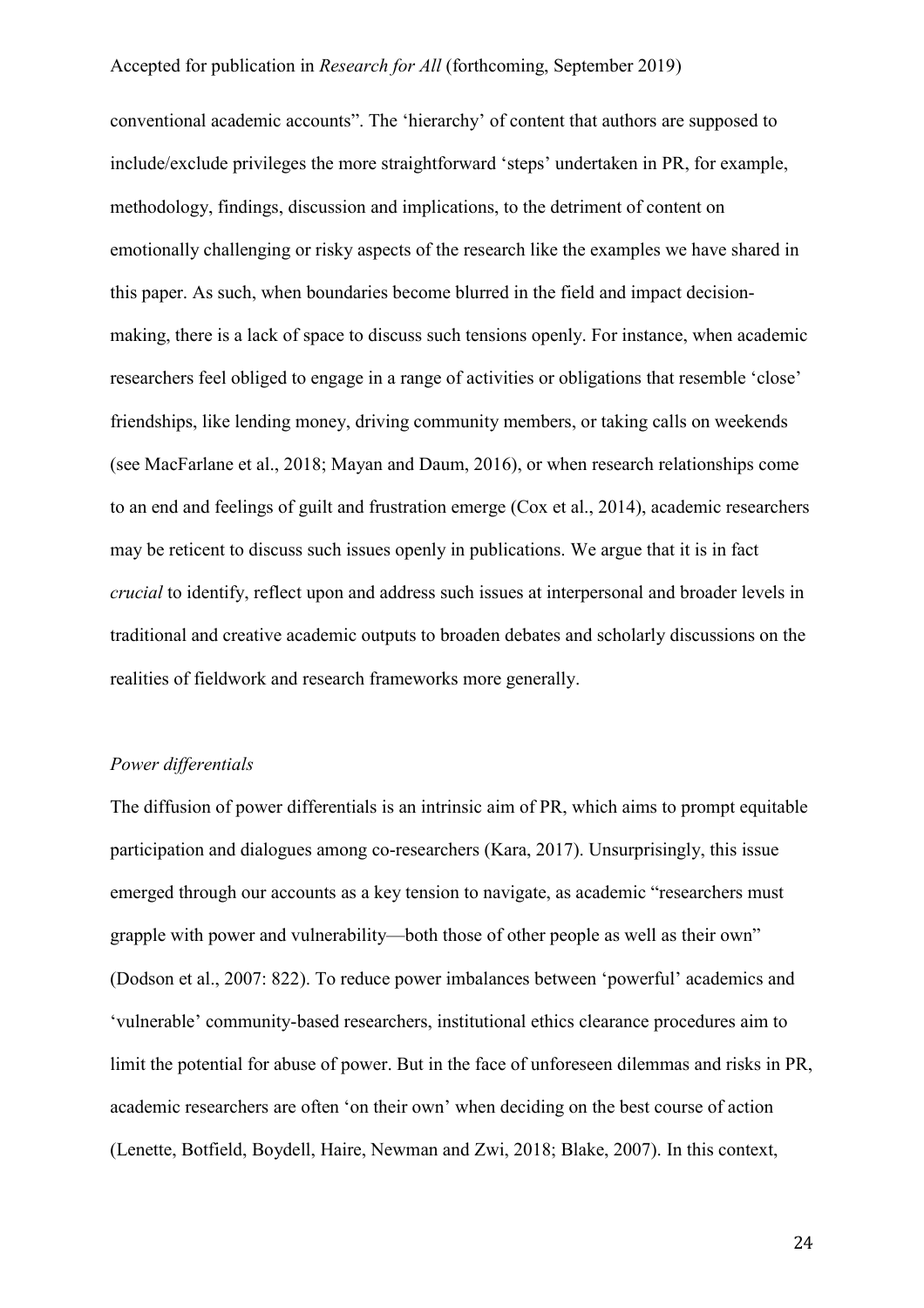collaboratively balancing expectations and requests without compromising one's academic integrity is not unusual, reflecting the 'emotional labor' (Foster, 2016) involved in PR. Conversely, as we explore in our reflections, virtues of care, compassion and equality upheld by many PR academic researchers can also become their 'burdens', sometimes even putting them in 'dangerous situations' where they can get hurt (Carter et al., 2013; Kara, 2017). Thus, we argue that telling stories about how academic researchers navigate intricate power differentials in the field and in the broader context of research with varying degrees of success, and acknowledging situations where lack of reflexivity may have resulted in detrimental outcomes, would further enrich discussions on PR.

#### **Conclusion**

Our group discussion on the risky aspects of PR has reinvigorated our commitment to the approach rather than dampened it. We concur with Mayan and Daum (2016: 74) that "if achieving great things means living in a more equitable and just society, we must take the risks that come with engaging in CBPR [community-based participatory research]". We engage in this type of research precisely because of shared concerns for socioeconomic inequities and our wish to challenge such situations through PR, and our commitment to democratising research spaces and knowledge. We value the work of others in this space such as the International Collaboration for Participatory Health Research (see ICPHR, 2013), and scholars like Walmsley and Johnson (2003) and Nind (2014) on inclusive research approaches.

We must continue to promote meaningful engagement and collaborations in our PR practice, and opening up a space for candid, honest conversations about difficult and risky aspects can contribute to achieving this aim. We remain acutely aware that PR is not 'magical' just because it is participatory, nor is it appropriate in all contexts and in all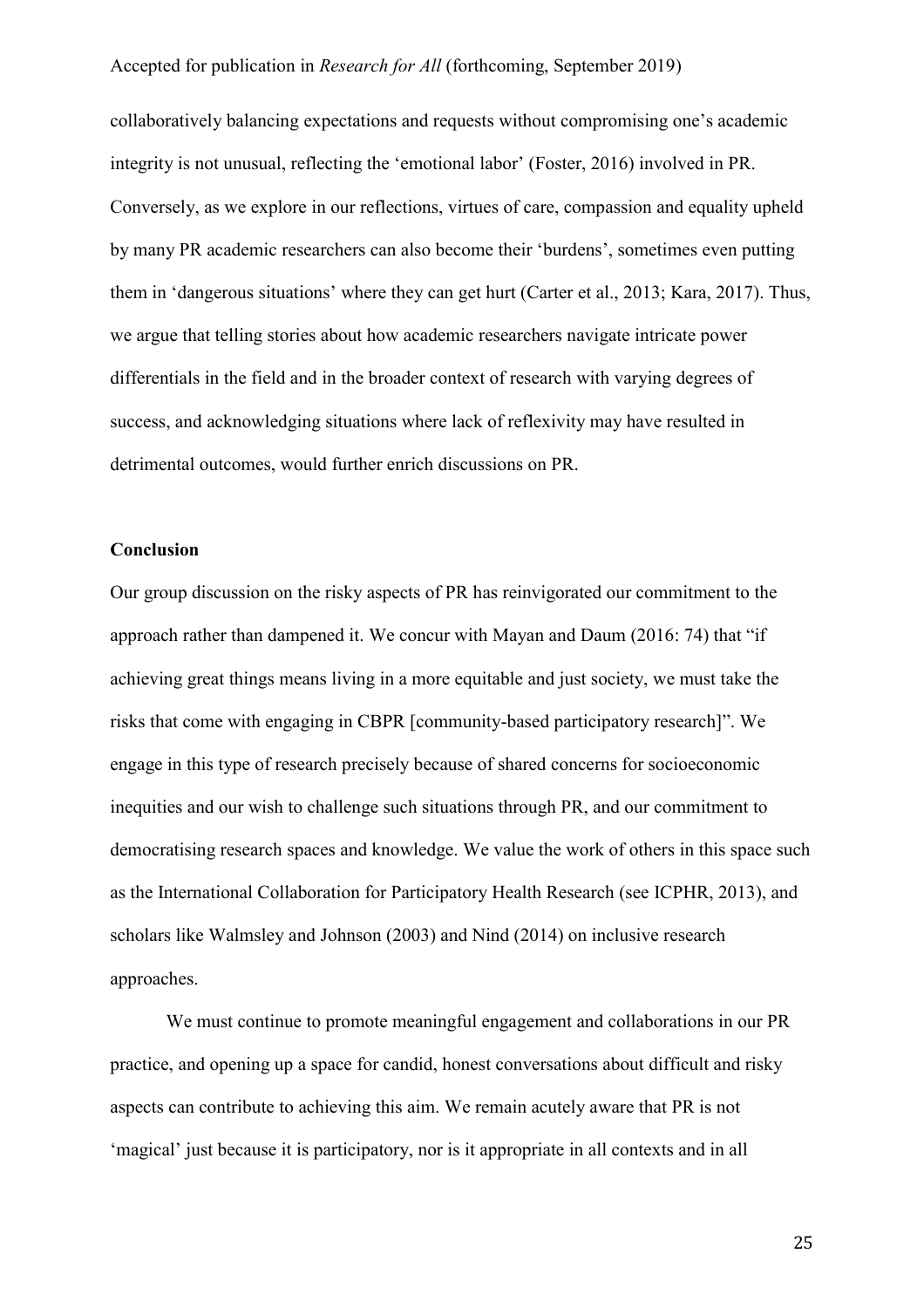collaborations. Our aim is not to state that our distinct approaches are 'right' or 'wrong'. Rather, what brings us together as an alliance of PR researchers is our common experience of navigating moments of complexity, crisis and doubt with few (academic) resources to guide us.

We offer these reflections, and related strategies, as a contribution to critical debates on PR practice, and as a provocation to others across disciplines and geographical locations to similarly share their challenges and strategies. We do so in the hope of fostering further interdisciplinary debates across contexts so that others will join us and add their own experiences, frustrations and strategies to this conversation. Difficulties and risks are contextually specific and take many forms, and so we would welcome the opportunity of extending our own knowledge on how these can manifest in others' research practices. We invite academic and community-based researchers to engage in reflections on the difficult and risky aspects of PR with trusted colleagues and using meaningful processes, and to share unique perspectives with us and others to keep this conversation and reflexive endeavour alive. We hope that in so doing, the plurality of perspectives that can be documented and debated will further enrich our understanding of PR as a distinctive approach.

#### **Acknowledgements**

#### **Authors**

# **Caroline Lenette (PhD)**

Forced Migration Research Network

University of New South Wales (UNSW) Sydney, Australia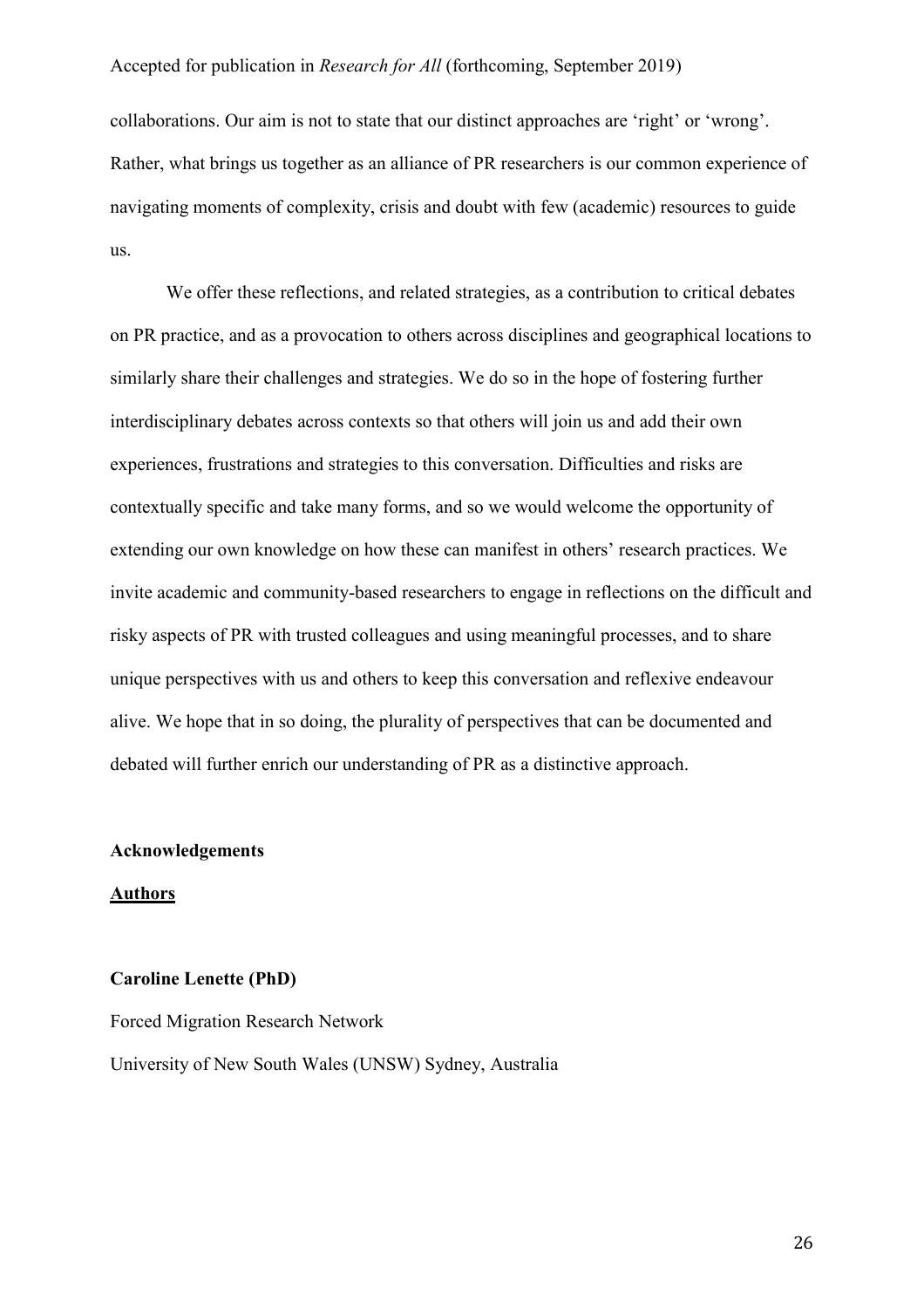Caroline's work focuses on arts-based methods in participatory research with people from refugee and asylum seeker backgrounds, particularly refugee women. She explores the links among creative methods, ethics, and policy.

# **Sarah Banks (PhD)**

Department of Sociology, and Centre for Social Justice and Community Action Durham University, UK

Sarah's research interests include professional ethics, community development and community-based participatory research.

# **Caitlin Nunn (PhD)**

Research Fellow

Manchester Centre for Youth Studies, Manchester Metropolitan University

Caitlin's research engages with the lived experiences of refugees, with a particular focus on youth, resettlement and belonging. Much of her work involves collaborative and arts-based approaches.

#### **Kate Coddington (PhD)**

Department of Geography and Planning

University at Albany, State University of New York

Kate's work focuses on borders, migration, and postcolonial policymaking in the Asia-Pacific, and has included collaborations with nongovernmental and advocacy organisations.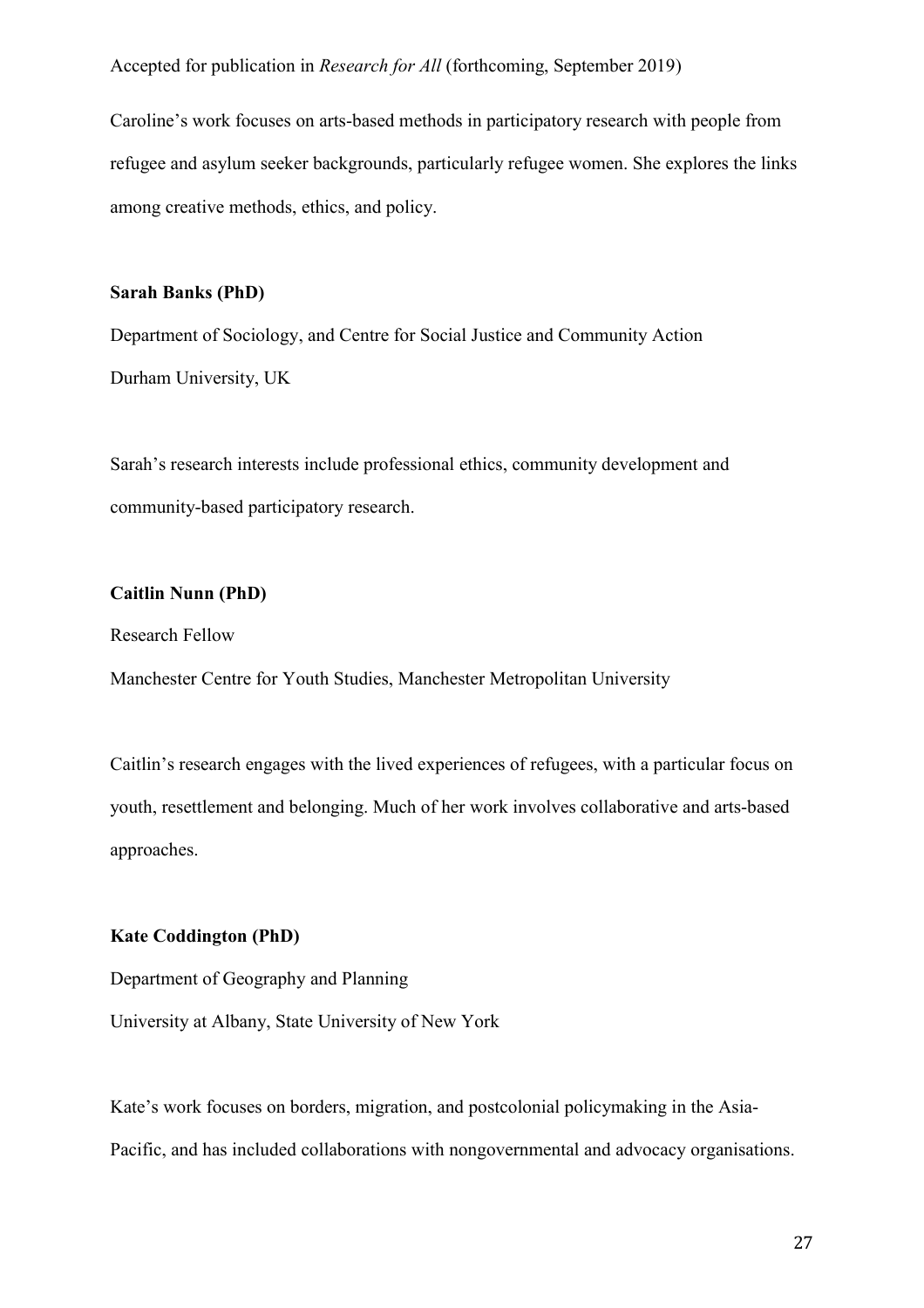# **Tina Cook (PhD)**

Department of Disability and Education

Liverpool Hope University, UK

Tina's research focuses on democratic approaches to research and practice. She has a particular interest in participatory action research as a means for facilitating the inclusion, as research partners, of those who might generally be excluded from research that concerns their own lives.

#### **Sui Ting Kong (PhD)**

Department of Sociology Durham University, UK

Sui Ting is interested in social work practice research, methodological innovation, and theorizing intimate partner violence and practices of intimacy. Her work looks at how to collaborate with separated abused women for providing post-separation care and support.

# **Nelli Stavropoulou (MA)**

Department of Sociology and Centre for Visual Arts and Culture, Durham University, UK

Nelli explores the transformative role of participatory arts research as a vehicle for selfexpression for individuals seeking asylum. Her work combines visual methods (photography and film-making) with Participatory Action Research (PAR) principles.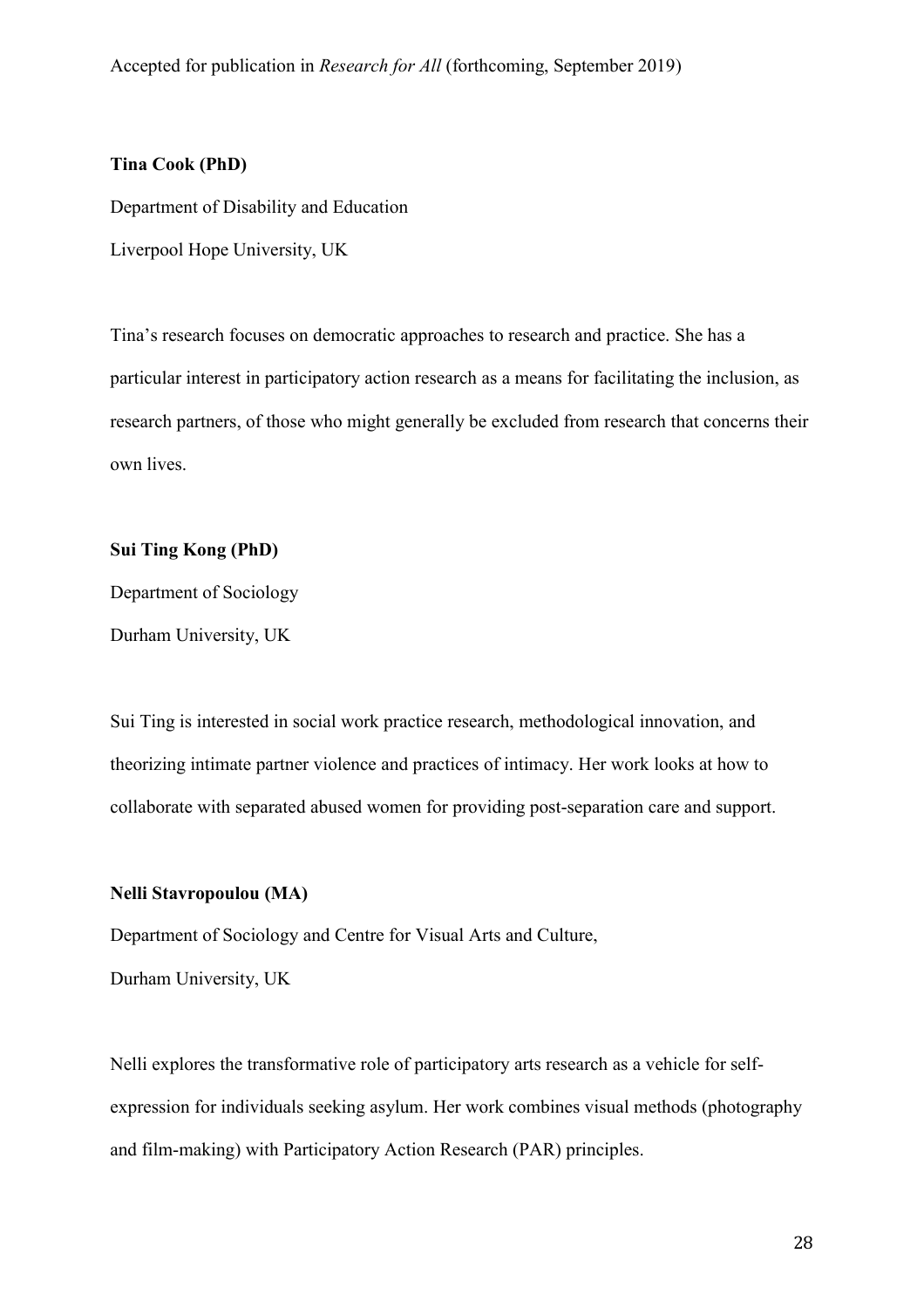# **Corresponding author**

Dr Caroline Lenette UNSW School of Social Sciences Morven Brown G18 Anzac Parade Kensington NSW 2051 [c.lenette@unsw.edu.au](mailto:c.lenette@unsw.edu.au) (+612) 9385 0687

We acknowledge the Durham Senior Research Fellowship COFUNDed between Durham University and the European Union, and Durham University's *Centre for Social Justice and Community Action* for providing the intellectual environment for this paper.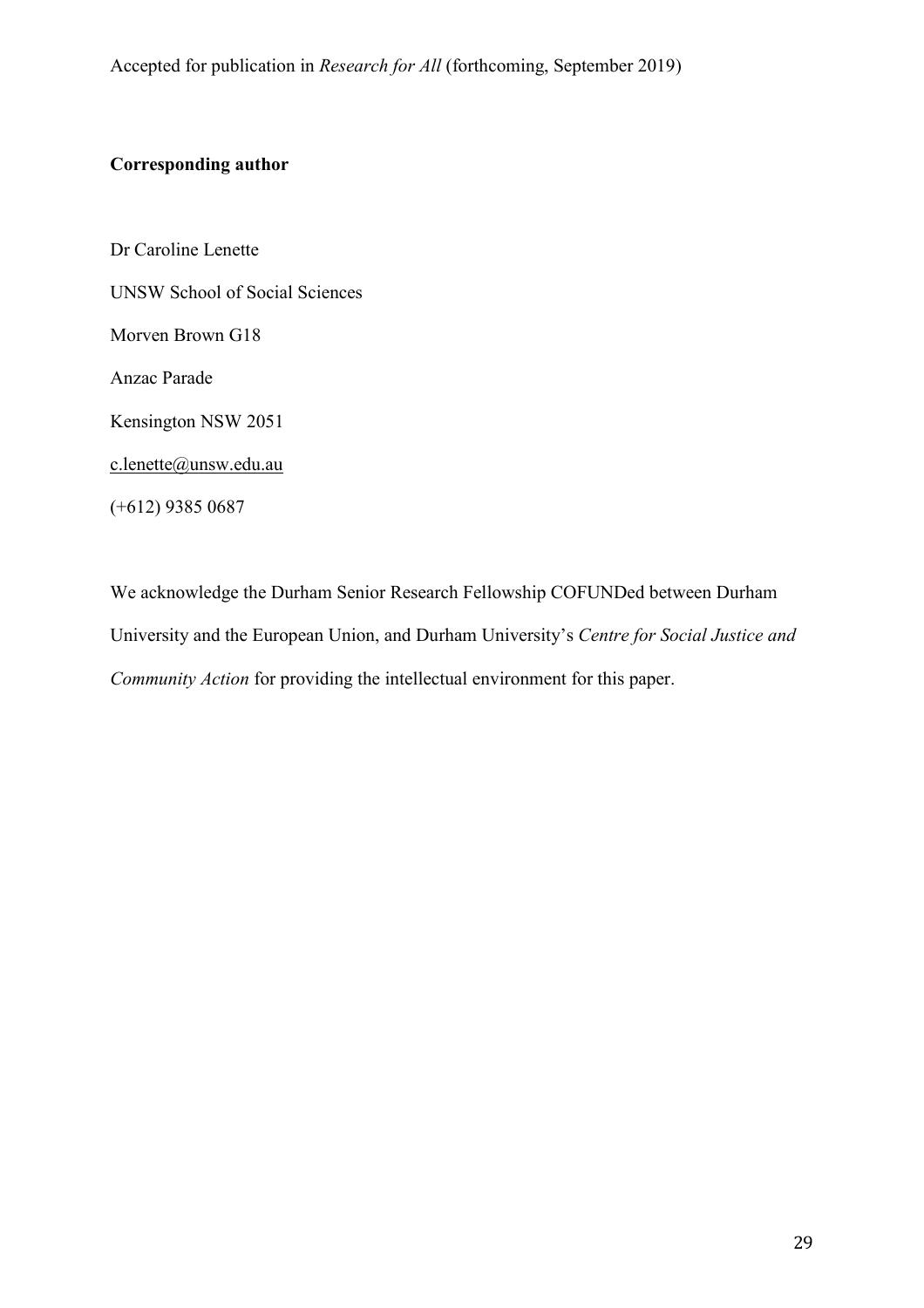# **References**

- Abma, T., Banks, S., Cook, T., Dias, S., Madsen, W., Springett, J. and Wright, M. (2019) *Participatory Research for Health and Social Well-Being.* Cham, Switzerland: Springer Nature.
- Alexandra, D. (2017) 'Implicating practice: Engaged scholarship through co-creative media'. In G. Jamissen, P. Hardy, Y. Nordkvelle and H. Pleasants (eds), *Digital Storytelling in Higher Education: An International Perspective*. London: Palgrave Macmillan, 335- 353.
- Banks, S., Armstrong, A., Carter, K., Graham, H., Hayward, P., Henry, A., . . . Strachan, A. (2013) Everyday ethics in community-based participatory research. *Contemporary Social Science*, 8(3), 263-277.
- Banks, S., & Brydon-Miller, M. (2019). Ethics in participatory research. In S. Banks & M. Brydon-Miller (Eds.), *Ethics in participatory research for health and social wellbeing: Cases and commentaries*. Abingdon: Routledge, 1-30.
- Barnes, H. M., Gunn, T. R., Barnes, A. M., Muriwai, E., Wetherell, M., and McCreanor, T. (2017) 'Feeling and spirit: Developing an Indigenous wairua approach to research'. *Qualitative Research, 17*(3), 313-325.
- Blake, M.K. (2007) 'Formality and friendship: Research ethics review and participatory action research'. *ACME: An International E-Journal for Critical Geographies, 6*(3), 411-421.
- Brannelly, T., and Boulton, A. (2017) 'The ethics of care and transformational research practices in Aotearoa New Zealand'. *Qualitative Research 17*(3), 340–250.
- Caretta, M.A., and Riaño, Y. (2016) 'Feminist participatory methodologies in geography: Creating spaces of inclusion'. *Qualitative Inquiry, 16*(3), 258-266.
- Centre for Social Justice and Community Action, and National Coordinating Centre for Public Engagement. (2012) *Community-based participatory research: A guide to*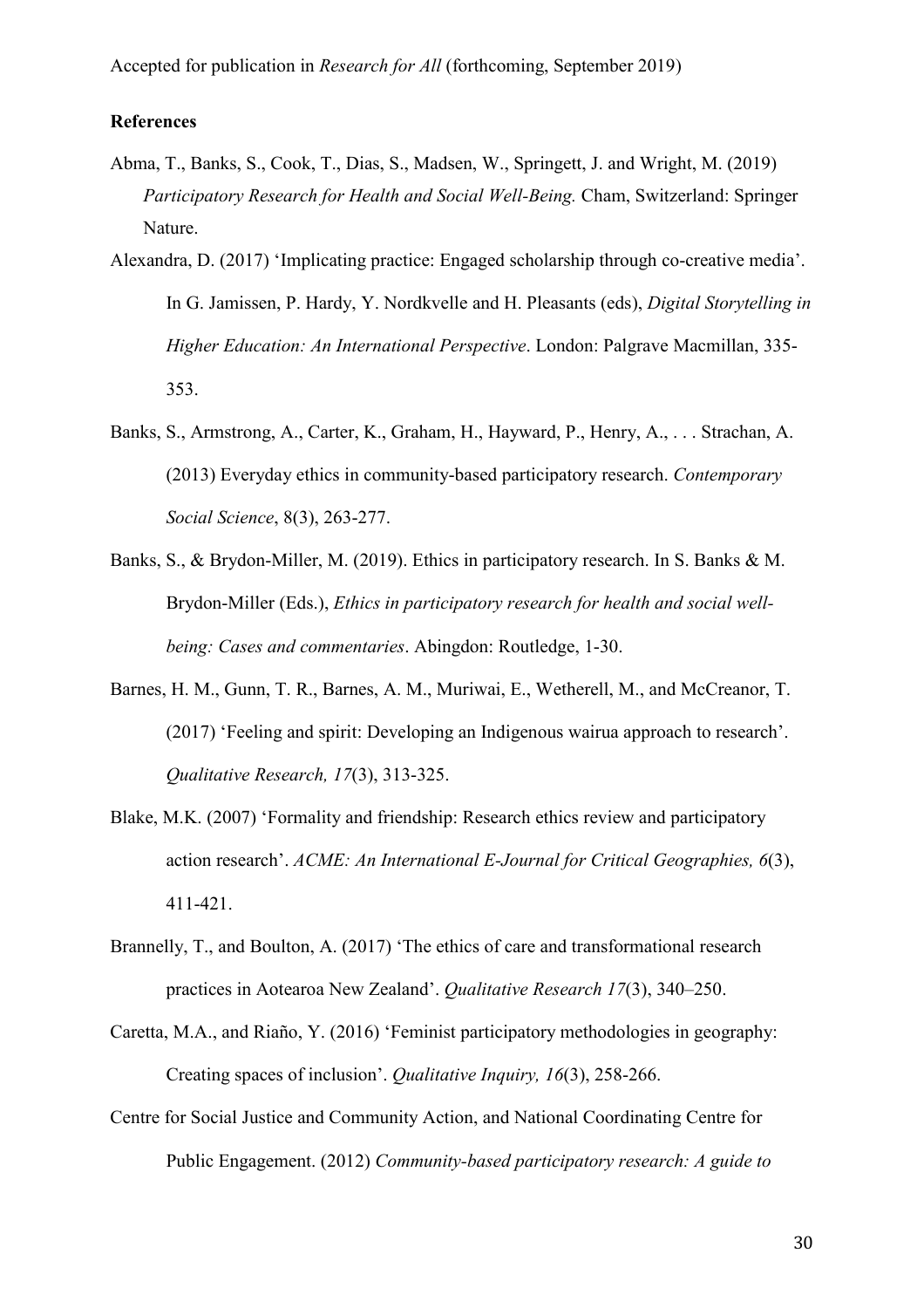*ethical principles and practice*. Online.

[www.durham.ac.uk/beacon/socialjustice/ethics\\_consultation](http://www.durham.ac.uk/beacon/socialjustice/ethics_consultation) (accessed 5 August 2018).

- Chubb, J., Watermeyer, R., & Wakeling, P. (2017). Fear and loathing in the academy? The role of emotion in response to an impact agenda in the UK and Australia. *Higher Education Research & Development, 36*(3), 555-568.
- Clark, T. (2011) 'Gaining and maintaining access: Exploring the mechanisms that support and challenge the relationship between gatekeepers and researchers'. *Qualitative Social Work, 10*(4), 485–502.
- Clark, T., and Sinclair, R. (2008) 'The costs and benefits of acting as a research site'. *Evidence and Policy, 4*(1), 105–120.
- Cook, T. (1998) 'The Importance of Mess in Action Research'. *Educational Action Research, 6* (1), 93-108.
- Cook, T., (2012) 'Where Participatory Approaches Meet Pragmatism in Funded (Health) Research: The Challenge of Finding Meaningful Spaces'. *Forum: Qualitative Social Research*, *13*(1), Art. 18. doi: <http://dx.doi.org/10.17169/fqs-13.1.1783>
- Cook T, Boote J, Buckley N, Vougioukalou S & Wright, M (2017) Accessing Participatory Research Impact and Legacy: Developing the evidence base for participatory approaches in health research. *Educational Action Research 25*(4), 473-488

Corra, M., and Willer, D. (2002) 'The gatekeeper'. *Sociological Theory, 20*(2), 180–207.

- Cornwall, A. and Jewkes, R. (1995) 'What is participatory research?'. *Social Science and Medicine, 41*(12), 1667-1676.
- Cox, S., S. Drew, M. Guillemin, C. Howell, D. Warr, and J. Waycott. (2014) *Guidelines for ethical visual research methods*. Melbourne: University of Melbourne.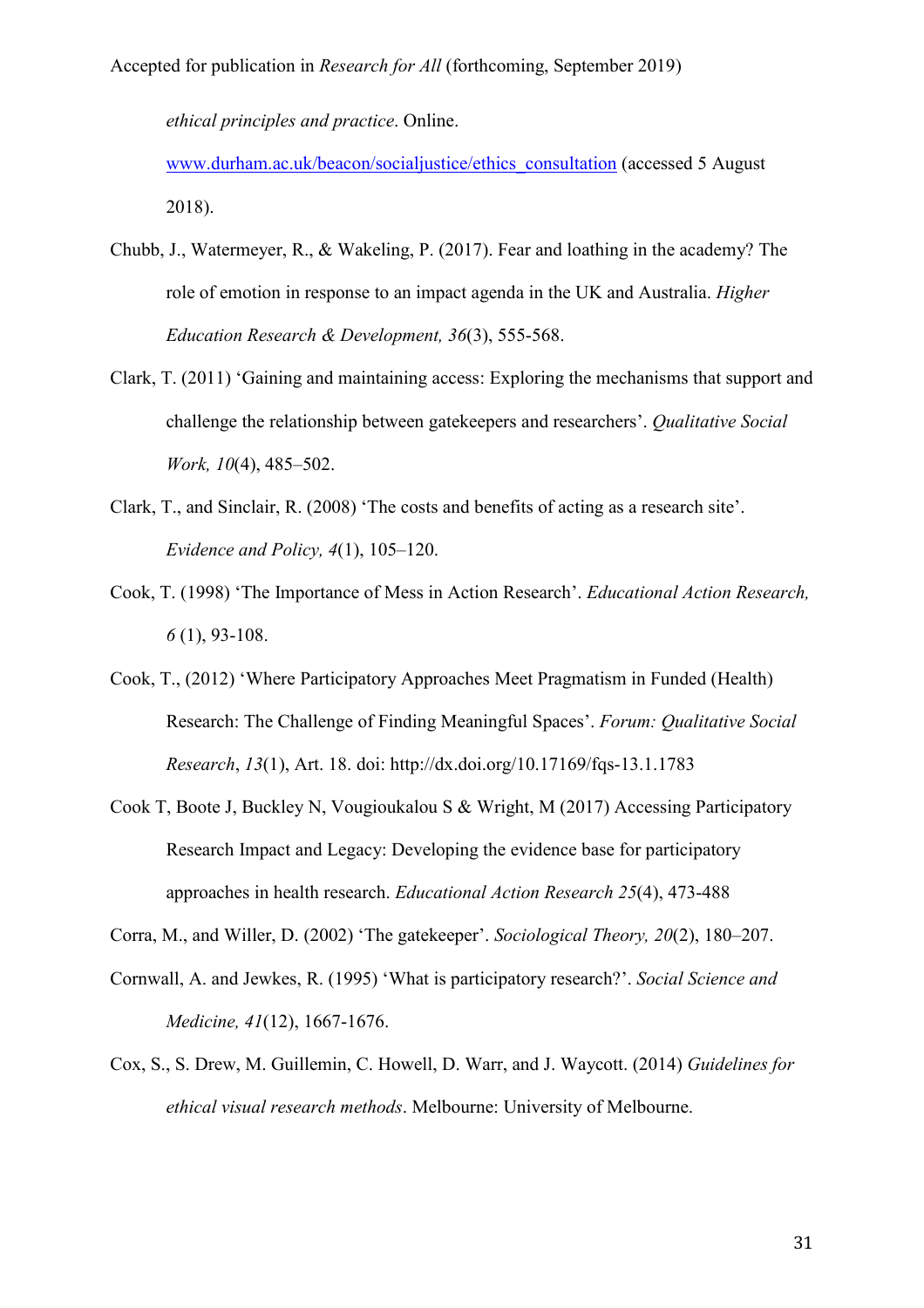- de Laine, M. (2000) *Fieldwork, participation and practice: Ethics and dilemmas in qualitative research*. London: Sage Publications.
- Dickens, L., and Butcher, M. (2016) 'Going public? Re-thinking visibility, ethics and recognition through participatory research praxis'. *Transactions of the Institute of British Geographers 41*, 528-540.
- Deutsch, N. L. (2004) 'Positionality and the pen: Reflections on the process of becoming a feminist researcher and writer'. *Qualitative Inquiry, 10*(6), 885-902.
- Dodson, L., Piatelli D., and Schmalsbauer, L. (2007) 'Researching inequality through interpretive collaboration: Shifting power and the unspoken contract'. *Qualitative Inquiry, 13*(6), 821-843.
- Duckett P.S., and Pratt, R. (2001) 'The researched opinions on research: Visually impaired people and visual impairment research'. *Disability and Society, 16*(6), 815-835.
- Durham Community Research Team. (2011) *Community-based participatory research: Ethical challenges*. Online. <https://www.dur.ac.uk/socialjustice/researchprojects/cbpr/> (accessed 5 August 2018).
- Facer, K., & Enright, B. (2016). *Creating Living Knowledge: The Connected Communities Programme, community-university relationships and the participatory turn in the production of knowledge.* Online. https://connected-communities.org/wpcontent/uploads/2016/04/Creating-Living-Knowledge.Final\_.pdf (accessed 5 January 2019).

Feyerabend, P. K. (1991) *Three dialogues on knowledge*. Oxford: Blackwell.

Fields, J. (2016) 'The racialized erotics of participatory research: A queer feminist understanding'. *Women's Studies Quarterly, 44*(3and4), 31-50.

Foster, V. (2016) *Collaborative arts-based research for social justice*. Oxon, UK: Routledge.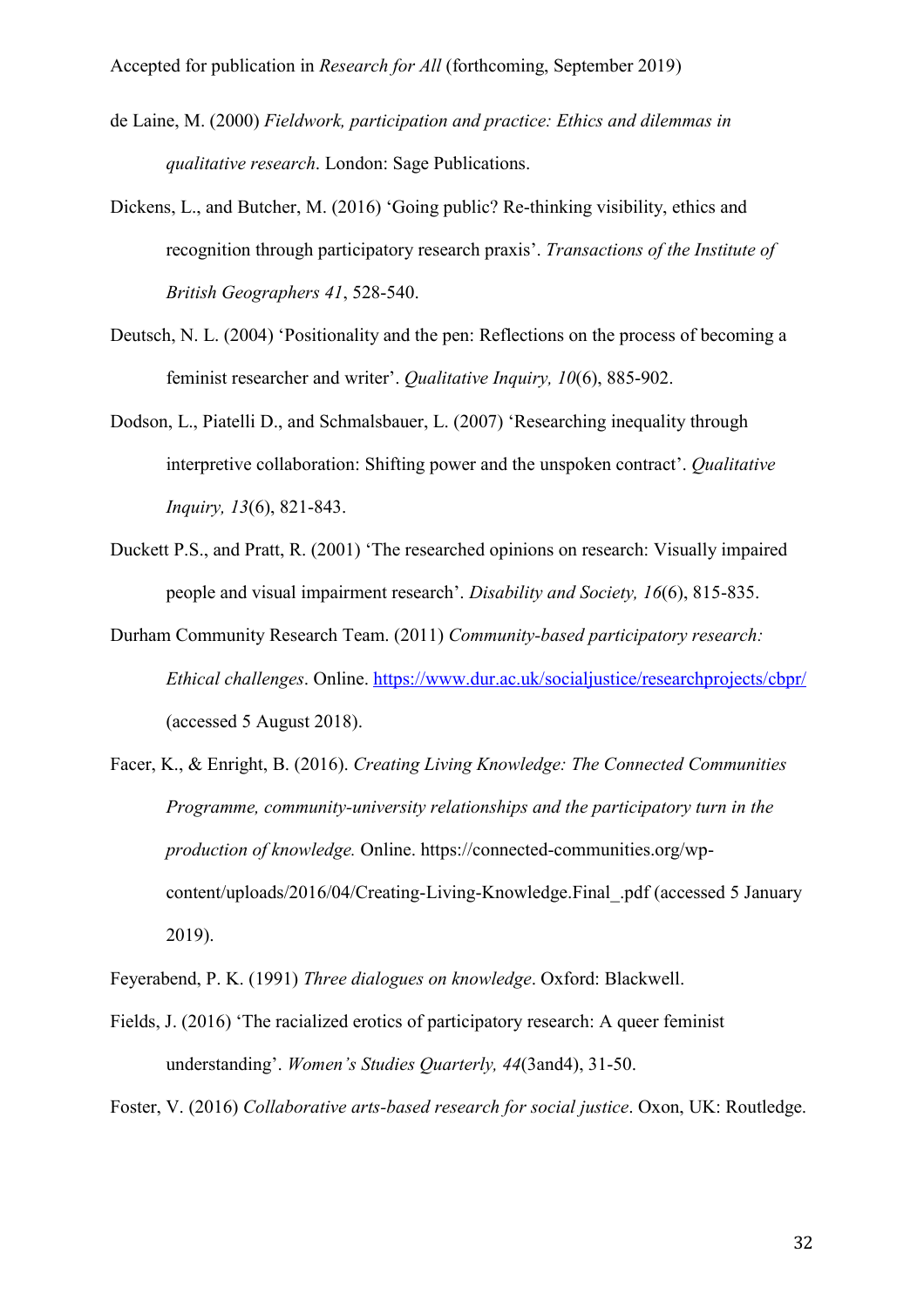- Gatenby, B., and Humphries, M. (2000) 'Feminist participatory action research: Methodological and ethical issues'. *Women's Studies International Forum 23*(1), 89– 105.
- Gillis, A., and Jackson, W. (2002) *Research methods for nurses: Methods and interpretation*. Philadelphia: F.A. Davis Company.
- Greenhalgh, T., and Fahy, N. (2015) 'Research impact in the community based health sciences: An analysis of 162 case studies from the 2014 UK Research Excellence Framework'. *BMC Medicine,* (13), 232.
- Guillemin, M., and Gillam, L. (2004) 'Ethics, reflexivity, and "ethically important moments" in research'. *Qualitative Inquiry, 10*(2), 261-280.
- Ho, P.S.Y., Jackson, S. & Kong, S-T. (2018) 'Speaking against Silence: Finding a Voice in Hong Kong Chinese Families through the Umbrella Movement'. *Sociology, 52*(5), 966-982.
- Ho, P.S.Y., Kong, S-T. & Huang, Y-T. (2018). Democratising qualitative research methods: Reflections on Hong Kong, Taiwan and China. *Qualitative Social Work, 17*(3), 469- 481.
- Hugman, R., Bartolomei, L., and Pittaway, E. (2011) 'Human agency and the meaning of informed consent: Reflections on research with refugees'. *Journal of Refugee Studies, 24*(4), 655-671.
- Israel, B. A., Schulz, A. J., Parker, E. A., and Becker, A. B. (1998) 'Review of communitybased research: Assessing partnership approaches to improve public health'. *Annual Review of Public Health*, 19, 173-201.
- International Collaboration for Participatory Health Research (ICPHR). (2013) *Position Paper 1: What is Participatory Health Research?* Online.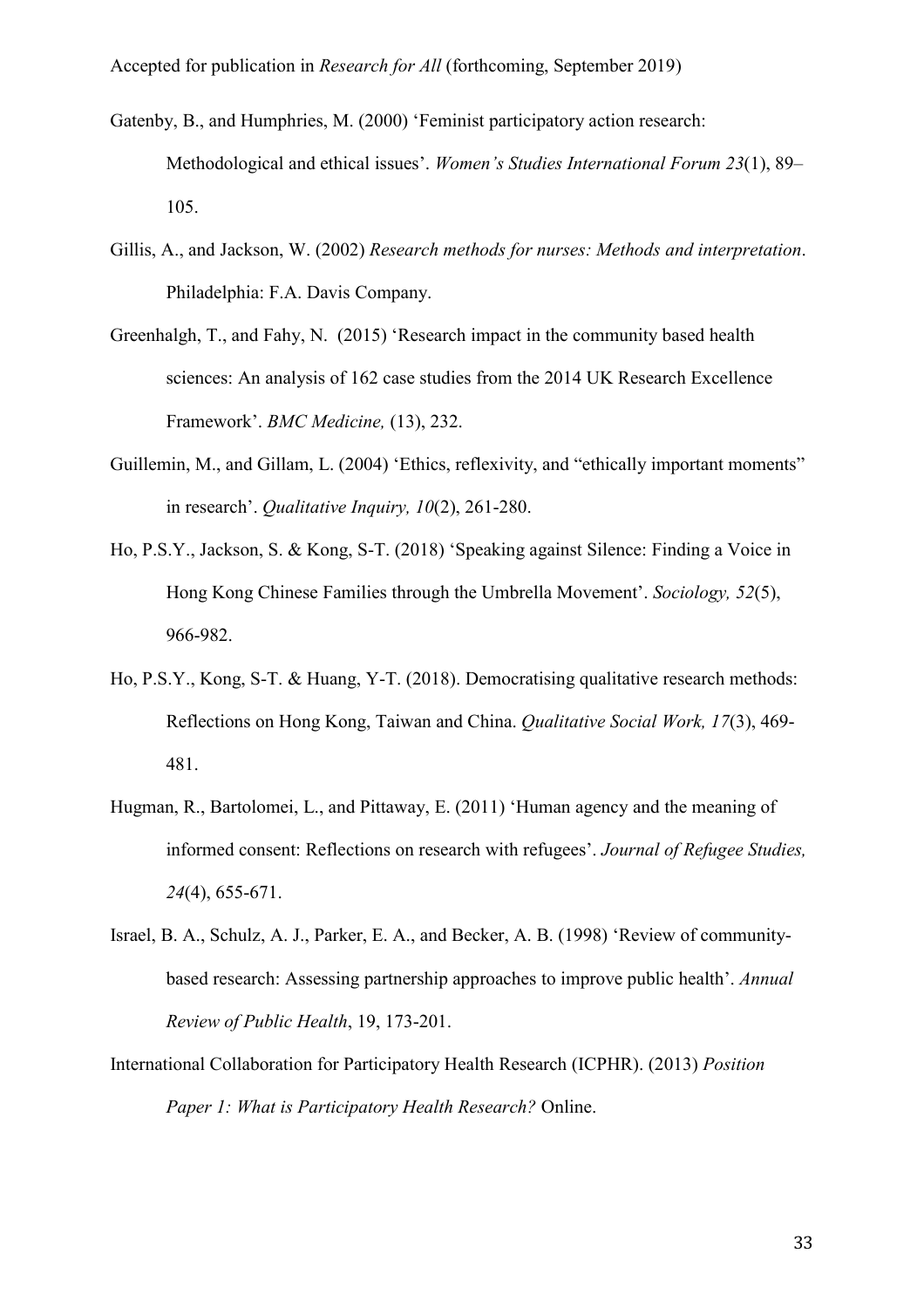[http://www.icphr.org/uploads/2/0/3/9/20399575/ichpr\\_position\\_paper\\_1\\_defintion\\_](http://www.icphr.org/uploads/2/0/3/9/20399575/ichpr_position_paper_1_defintion_-_version_may_2013.pdf) version may 2013.pdf (accessed 5 August 2018).

- Kara, H. (2017) 'Identity and power in co-produced activist research'. *Qualitative Research, 17*(3), 298-301.
- Kong, S. T. (2014) *Participatory development of post-separation domestic violence services: A cooperative grounded inquiry with abused women and their teenage sons/daughters in Hong Kong* (Doctoral dissertation, University of York).
- Kong, S.T. and Hooper, C.A. (2018) 'Building a community of practice for transforming 'Mothering' of abused women into a 'Mutual Care Project': A new focus on partnership and mutuality'. *British Journal of Social Work, 48*(3), 633-655.
- Liamputtong, P., and Rumbold, J. (2004) 'Knowing differently: Setting the scene'. In P. Liamputtong and J. Rumbold (eds), *Knowing differently: Arts-based and collaborative research*. New York: Nova Science Publishers, 1-23.
- Lenette, C., Botfield, J., Boydell, K., Haire, B., Newman, C., & Zwi, A. (2018). Beyond compliance checking: A situated approach to visual research ethics. Journal of Bioethical Inquiry *15*(2), 293-303.
- Lenette, C. (2017) *Using digital storytelling in participatory research with refugee women*. Online. [http://methods.sagepub.com/case/digital-storytelling-participatory-research](http://methods.sagepub.com/case/digital-storytelling-participatory-research-refugee-women)[refugee-women](http://methods.sagepub.com/case/digital-storytelling-participatory-research-refugee-women) (accessed 5 January 2019).
- Lenette, C., Brough, M., and Cox, L. (2013) 'Everyday resilience: Narratives of single refugee women with children. *Qualitative Social Work,* 12(5), 637-653.
- McAreavey, R., and Das, C. (2013) 'A delicate balancing act: Negotiating with gatekeepers for ethical research when researching minority communities'. *International Journal of Qualitative Research, 12*(1), 113-131.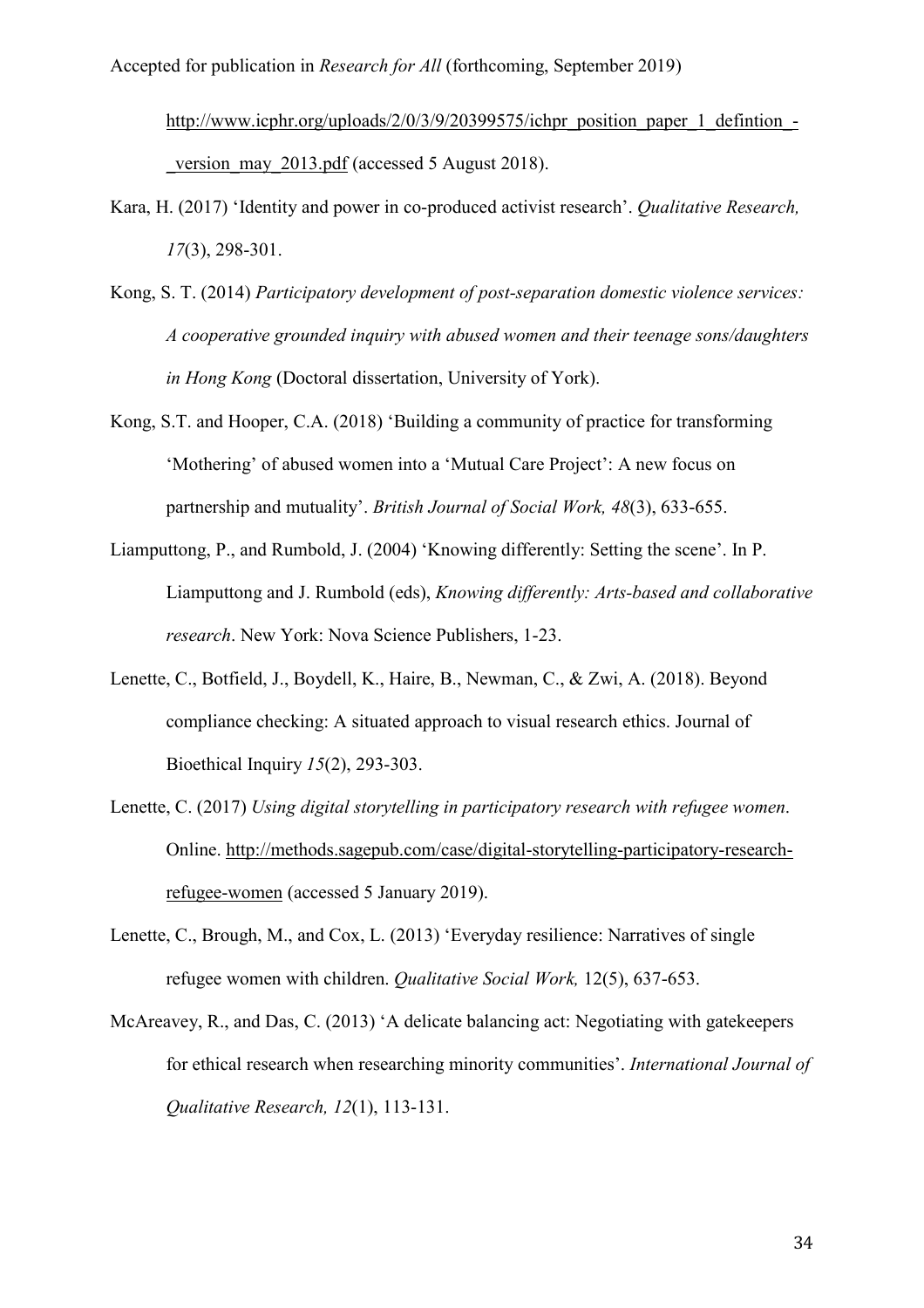- MacFarlane, A. and Roche, B., with Shabangu, P., Wilkinson, C., Cardol, M., and Hynes, G. (2019) 'Blurring the boundaries between researcher and researched, academic and activist'. In S. Banks and M. Brydon-Miller (eds), *Ethics in participatory research for health and social well-being: Cases and commentaries*. Abingdon: Routledge, [pp. 56- 79].
- Maguire, P. (2001) 'Uneven ground: Feminisms and action research'. In P. Reason and H. Bradbury (eds), *Handbook of action research: Participative inquiry and practice*. London: SAGE Publication, 59-60.
- Mayan, M.J., and Daum, C.H. (2016) 'Worth the risk? Muddled relationships in communitybased participatory research'. *Qualitative Health Research, 26*(1), 69–76.
- McCabe, A., and Phillimore, J. (2017) 'Below the radar? Community groups and activities in context'. In A. McCabe and J. Phillimore (eds.), *Community groups in context: Local activities and actions*. Bristol: Policy Press, 7-26.
- Mcintyre, A. (2003) 'Through the eyes of women: Photovoice and participatory research as tools for reimagining place'. *Gender, Place and [Culture,](http://www.tandfonline.com/toc/cgpc20/10/1) 10*(1), 47-66.
- Mountz, A., Bonds, A., Mansfield, B., Loyd, J., Hyndman, J et al. (2015) 'For slow scholarship: A feminist politics of resistance through collective action in the neoliberal university'. *ACME: An international e-journal for critical geographies, 14*(4), 1235- 1259.
- Murphy, E., and Dingwell, R. (2007) 'Informed consent, anticipatory regulation and ethnographic practice'. *Social Science and Medicine, 65*, 2223–2234.
- Nind, M. (2014) *What is inclusive research?* London, UK: Bloomsbury.
- Nunn, C. (2017) '*Translations-Generations*: Representing and producing migration generations through arts-based research'. *Journal of Intercultural Studies, 38*(1), 1-17.

Oka, T., and Shaw, I. (2000) *Qualitative research in social work*. Tokyo, Japan: Chuo Hoki.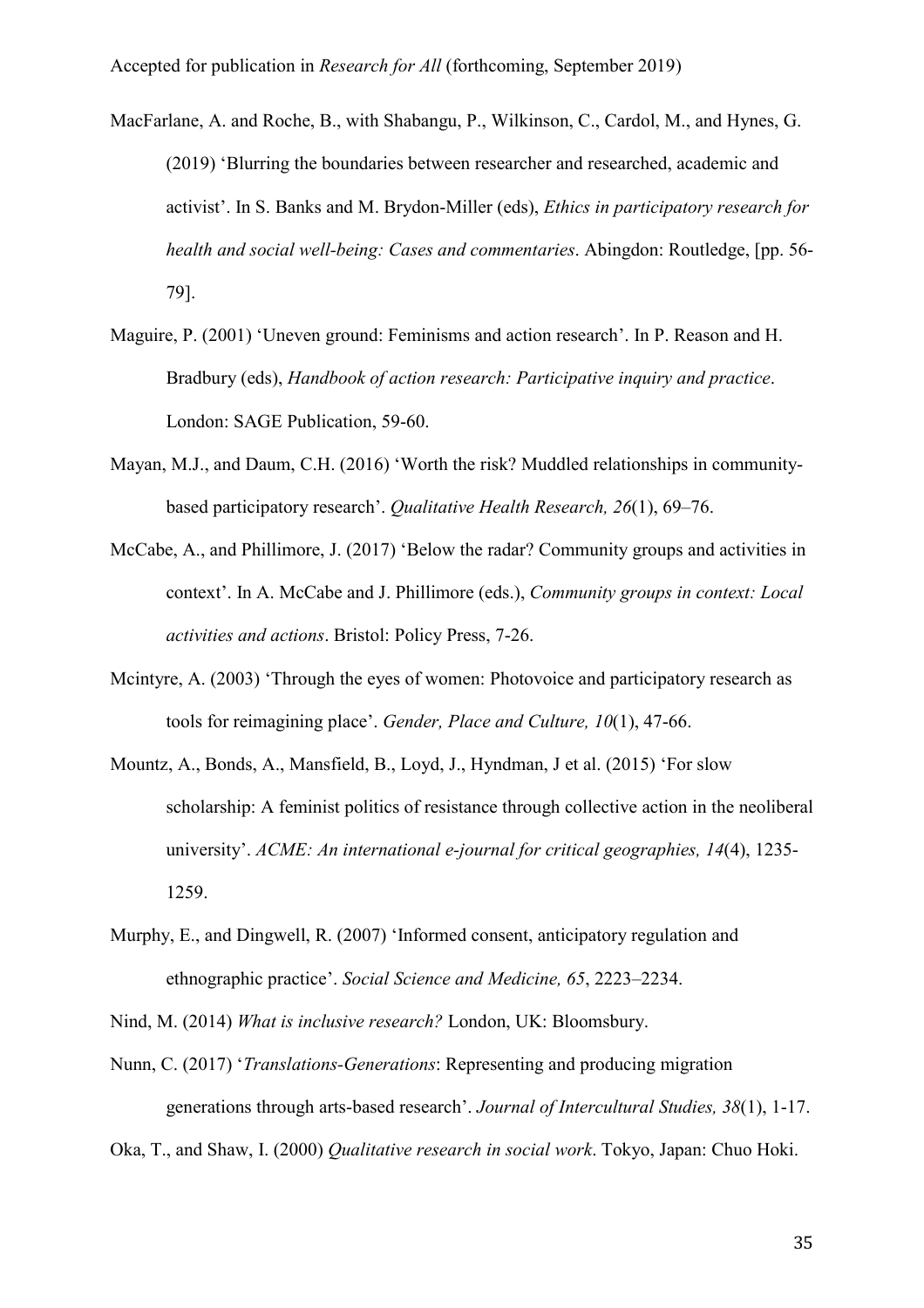- Owen, J., Cook, T., and Jones, E. (2005) 'Evaluating the early excellence initiative: The relationship between evaluation, performance management and practitioner participation'. *Evaluation,* 11(3), 331-349.
- Pain, R. (2004) 'Social geography: participatory research'. *Progress in Human Geography, 28*(5), 652–663.
- Rasool, Z. (2018) 'Emotions in community research'. In E. Campbell, K. Pahl, E. Pente and Z. Rasool (eds), *Re-imagining contested communities: Connecting Rotherham through research*. Bristol: Policy Press, 115-121.
- Southby, K. (2017) 'Reflecting on (the challenge of) conducting participatory research as a research-degree student'. *Research for All, 1*(1), 128–42.
- Stern, N. (2016) *Building on Success and Learning from Experience: An Independent Review of the Research Excellence Framework*. Online.

[https://assets.publishing.service.gov.uk/government/uploads/system/uploads/attachme](https://assets.publishing.service.gov.uk/government/uploads/system/uploads/attachment_data/file/541338/ind-16-9-ref-stern-review.pdf)

[nt\\_data/file/541338/ind-16-9-ref-stern-review.pdf](https://assets.publishing.service.gov.uk/government/uploads/system/uploads/attachment_data/file/541338/ind-16-9-ref-stern-review.pdf) (accessed 5 January 2019).

Sushama, P., Ghergu, C., Meershoek, A., de Witte, L. P., van Schayck, O. C. P., and Krumeich, A. (2018) 'Dark clouds in co-creation, and their silver linings practical challenges we faced in a participatory project in a resource-constrained community in India, and how we overcame (some of) them. *Global Health Action*, 11 (1) 1421342, 1-7.

Walmsley, J., and Johnson, K. (2003) *Inclusive research with people with learning disabilities: Past, present and futures.* London, UK: Jessica Kingsley Publishers.

Wallwork, E. (2003) *Ethical analysis of group rights for the collaborative initiative of research ethics in environmental health*. Online. [http://citeseerx.ist.psu.edu/viewdoc/download?doi=10.1.1.473.1108&rep=rep1&type=](http://citeseerx.ist.psu.edu/viewdoc/download?doi=10.1.1.473.1108&rep=rep1&type=pdf) [pdf](http://citeseerx.ist.psu.edu/viewdoc/download?doi=10.1.1.473.1108&rep=rep1&type=pdf) (accessed 5 August 2018).